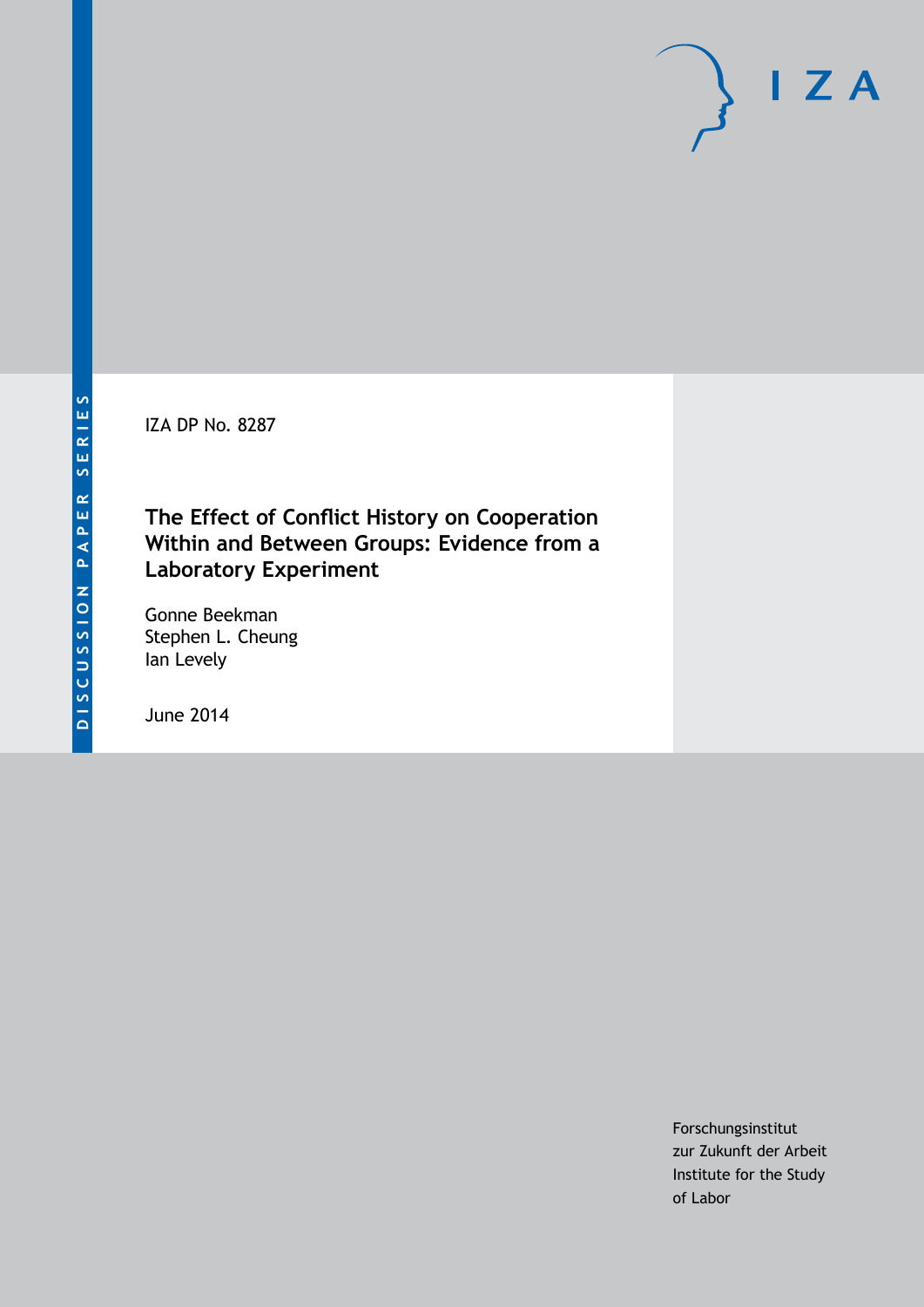# **The Effect of Conflict History on Cooperation Within and Between Groups: Evidence from a Laboratory Experiment**

## **Gonne Beekman**

*Wageningen University*

## **Stephen L. Cheung**

*University of Sydney and IZA*

### **Ian Levely**

*Charles University in Prague*

Discussion Paper No. 8287 June 2014

IZA

P.O. Box 7240 53072 Bonn **Germany** 

Phone: +49-228-3894-0 Fax: +49-228-3894-180 E-mail: [iza@iza.org](mailto:iza@iza.org)

Any opinions expressed here are those of the author(s) and not those of IZA. Research published in this series may include views on policy, but the institute itself takes no institutional policy positions. The IZA research network is committed to the IZA Guiding Principles of Research Integrity.

The Institute for the Study of Labor (IZA) in Bonn is a local and virtual international research center and a place of communication between science, politics and business. IZA is an independent nonprofit organization supported by Deutsche Post Foundation. The center is associated with the University of Bonn and offers a stimulating research environment through its international network, workshops and conferences, data service, project support, research visits and doctoral program. IZA engages in (i) original and internationally competitive research in all fields of labor economics, (ii) development of policy concepts, and (iii) dissemination of research results and concepts to the interested public.

<span id="page-1-0"></span>IZA Discussion Papers often represent preliminary work and are circulated to encourage discussion. Citation of such a paper should account for its provisional character. A revised version may be available directly from the author.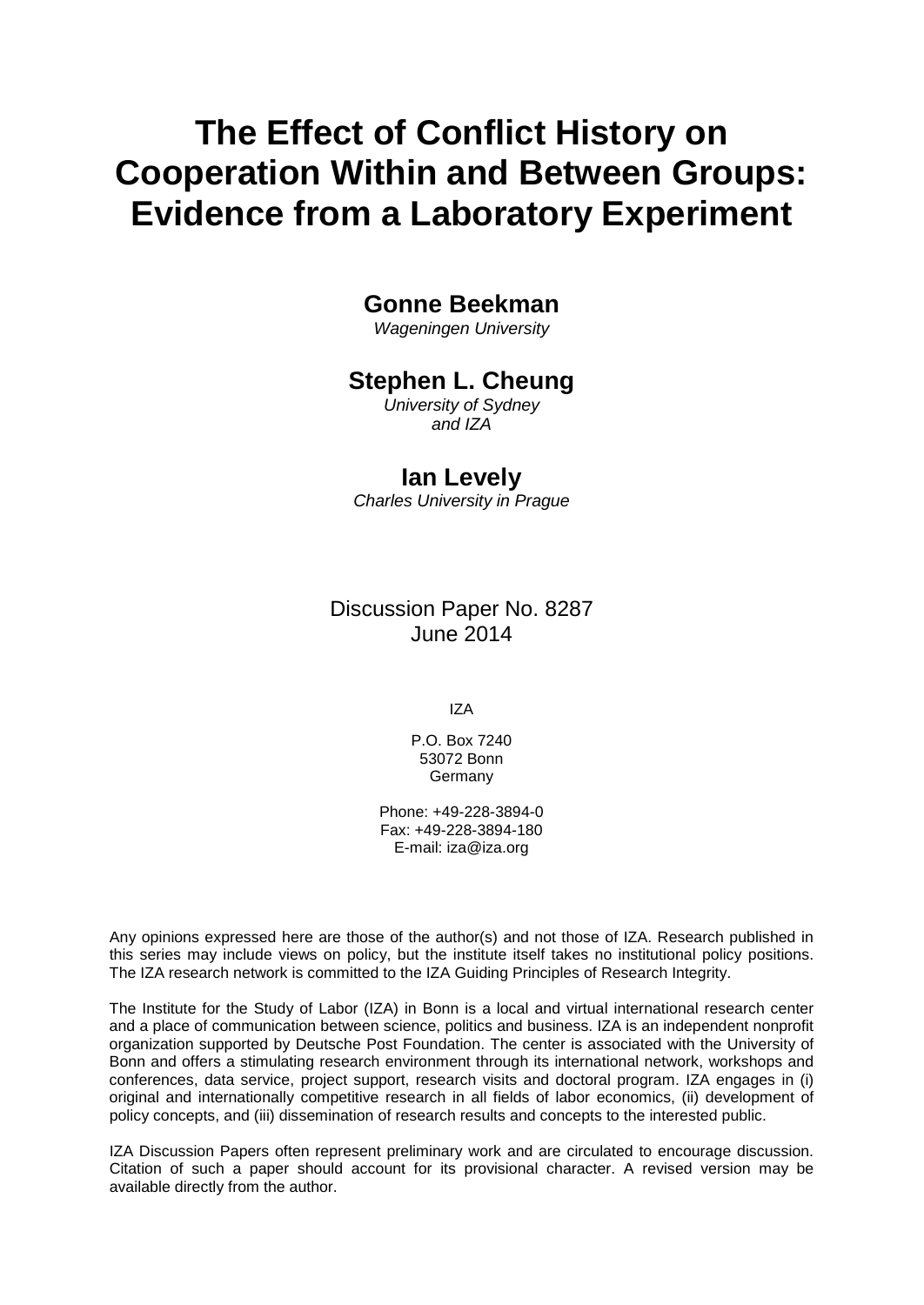IZA Discussion Paper No. 8287 June 2014

# **ABSTRACT**

## **The Effect of Conflict History on Cooperation Within and Between Groups: Evidence from a Laboratory Experiment[\\*](#page-1-0)**

We study cooperation within and between groups in the laboratory, comparing treatments in which two groups have previously been (i) in conflict with one another, (ii) in conflict with a different group, or (iii) not previously exposed to conflict. We model conflict using an intergroup Tullock contest, and measure its effects upon cooperation using a multi-level public good game. We demonstrate that conflict increases cooperation within groups, while decreasing cooperation between groups. Moreover, we find that cooperation between groups increases in response to an increase in the efficiency gains from cooperation only when the two groups have not previously interacted.

JEL Classification: C92, D64, D74, H41

Keywords: within- and between-group cooperation, inter-group conflict, group identity, multi-level public good experiment, Tullock contest, other-regarding preferences

Corresponding author:

Stephen L. Cheung School of Economics Merewether Building H04 The University of Sydney NSW 2006 Australia E-mail: [Stephen.Cheung@sydney.edu.au](mailto:Stephen.Cheung@sydney.edu.au)

\* We thank Klaus Abbink, Daniel Friedman, Simon Gächter, and Werner Güth; seminar audiences at the University of New South Wales, Monash University and University of Sydney; and participants in the Trento Summer School on Evolution of Social Preferences in July 2011, the Wageningen International Conference on Cooperation or Conflict in May 2013, the Workshop on Competition between Conflict and Cooperation in Freiburg in June 2013, the International Meetings of the Economic Science Association in Zurich in July 2013, the Australia and New Zealand Workshop on Experimental Economics in Brisbane in August 2013, the Asia-Pacific Meetings of the ESA in Auckland in February 2014, and the Thurgau Experimental Economics Meeting on Cooperation and Competition Within and Between Groups in May 2014.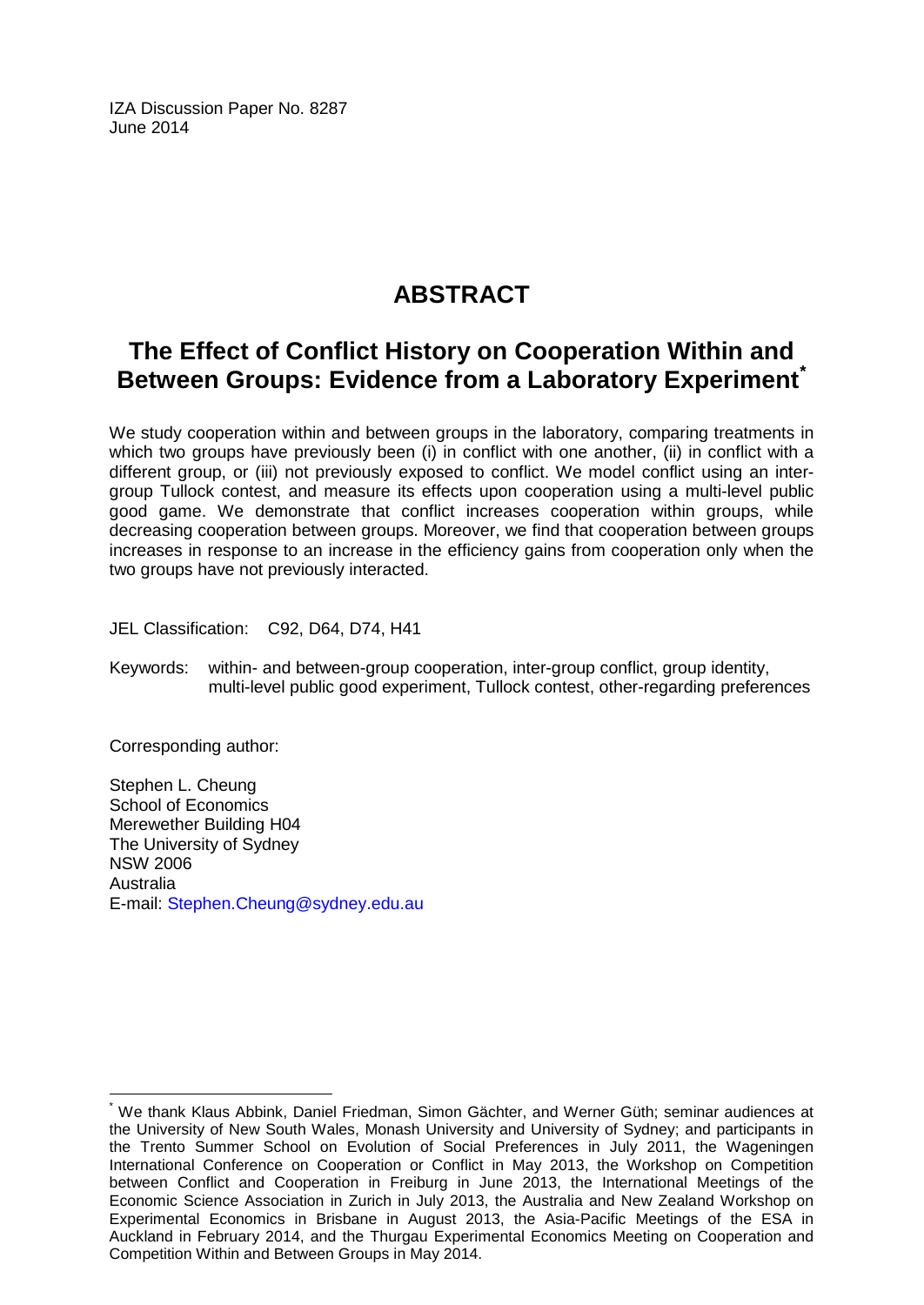### 1. Introduction

In many interesting settings, a period of conflict or competition between groups is followed by the opportunity for mutually beneficial cooperation between the same groups. Examples include the formation of a coalition government following an election, the integration of work teams following a corporate merger, and the reunication of a nation after a period of civil conflict. In such situations, individuals are faced with a choice between acting in their own self-interest, in the parochial interests of their "in-group", or in the collective interests of all parties.

If, as a result of the prior history of conflict, individuals are reluctant to cooperate with members of an "out-group", the result may be substantial efficiency losses to society as a whole. Yet, at the same time, a shared experience of conflict may also reinforce cooperative norms among members of an in-group. To give an extreme example: two decades after the wars in the Balkans, Muslims and Christians in Bosnia have established separate schools and even separate fire departments (Brunwasser, 2011). This clearly illustrates these groups' preference to invest in "local" public goods that only benefit members of their in-group, as opposed to "global" public goods that benefit all parties.

There are several possible reasons why conflict may inhibit subsequent cooperation between groups. Firstly, the underlying reasons for the conflict could also have an effect on cooperation. Secondly, conflict could create or deepen in-group identity, strengthening other-regarding preferences toward in-group members and making it more attractive to cooperate within groups. Finally, conflict may create animosity towards out-group members, eroding other-regarding preferences towards out-group members and making it less attractive to cooperate between groups.

In this paper, we report a laboratory experiment designed to study how cooperative behavior, both within and between groups, is influenced by the group members' experience of a prior phase of conflict. In particular, we compare levels of within- and between-group cooperation in the situation described above  $\overline{\phantom{a}}$  where the same two groups were previously in conflict  $-$  to a comparable situation in which each group previously experienced conflict involving a *different* out-group, as well as when group members have no prior experience of conflict. We vary this group matching on a between-subjects basis.

Since exposure to conflict is exogenous and randomly-assigned in our experiment, we can set aside the first explanation – namely that conflict and cooperation share some common and deeper source. Our group matching manipulations then enable us to disentangle the latter two mechanisms, to independently identify the effects of a shared experience of conflict upon other-regarding preferences toward members of the in- and out-groups.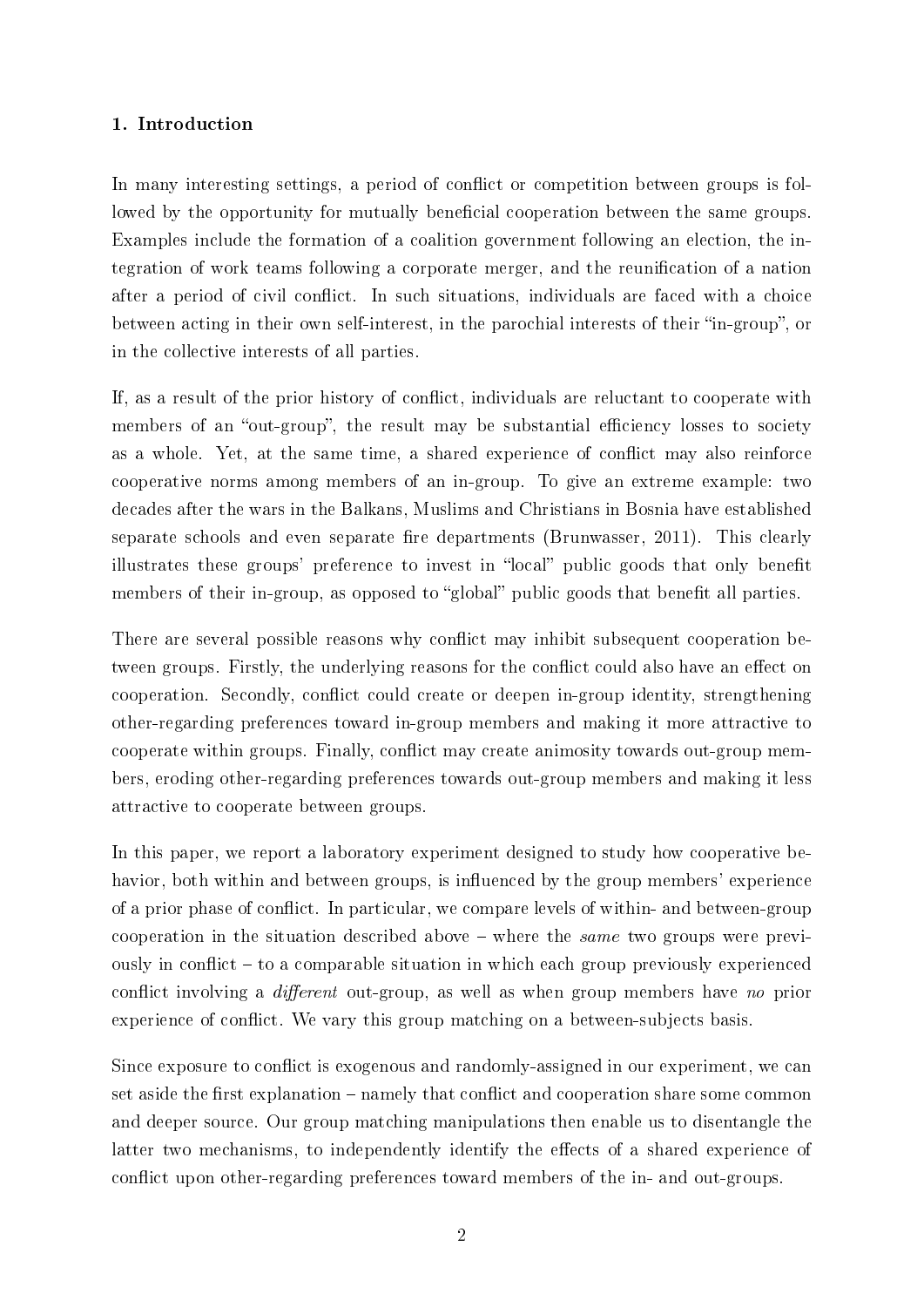Our instrument for measuring cooperation within- and between-groups is a multi-level public good (MLPG) game (Blackwell and McKee, 2003). In this game, all individuals have an endowment which they can retain for private consumption, contribute to a local public good that benets only members of the in-group, and/or a global public good that benefits members of both the in- and out-groups. Our conflict manipulation takes the form of an inter-group version of the Tullock rent-seeking contest (Tullock, 1980; Abbink et al., 2010). The Tullock game thus models a prior phase of inter-group conflict which is followed by a subsequent opportunity for cooperation in the form of the MLPG game.

Previous studies of the MLPG game typically find that contributions to the global public good are increasing in the relative return on the global account compared to the local one (Blackwell and McKee, 2003; Fellner and Lünser, 2008; Chakravarty and Fonseca, 2013). However, since the Tullock contest potentially induces a much stronger form of in- and out-group identity than has previously been considered in this literature, this responsiveness to efficiency considerations may not be robust to a shared history of conflict involving the same out-group. For this reason, we vary the return on contributions to the global public good as a second dimension of our experiment design.

Our approach thus introduces a number of methodological innovations. Firstly, we go beyond standard arbitrary or minimal methods of group formation, by using inter-group competition in a Tullock contest to instil a much stronger form of induced group identity  $f$  - forged in conflict against another group  $-$  in the laboratory. Secondly, through our manipulations of group matching across the two phases of our experiment, we are able to disentangle the in- and out-group effects of this conflict manipulation upon subsequent interactions in the MLPG game.

Our results are directionally consistent with a simple model of other-regarding preferences in which conflict increases the utility weight on payoffs for members of the in-group, while decreasing the weight on payoffs of the out-group. We find that within-group cooperation increases when groups have a shared history of conflict compared to when they play the MLPG without any prior history, while between-group cooperation diminishes when two groups have previously been in conflict. We find no significant response to an increase in the return to between-group cooperation when there has been a prior history of conflict between the groups  $-$  which is contrary to the results of previous studies that induce weaker forms of group identity. On the other hand, when two groups have not previously interacted (but each has nonetheless previously experienced conflict involving a different out-group) we find a significant increase in between-group cooperation in response to an increase in its return – which is in line with the results of the previous literature.

The paper proceeds by reviewing the relevant literature in Section 2, before Section 3 sets out our experimental design. Section 4 develops a simple model of other-regarding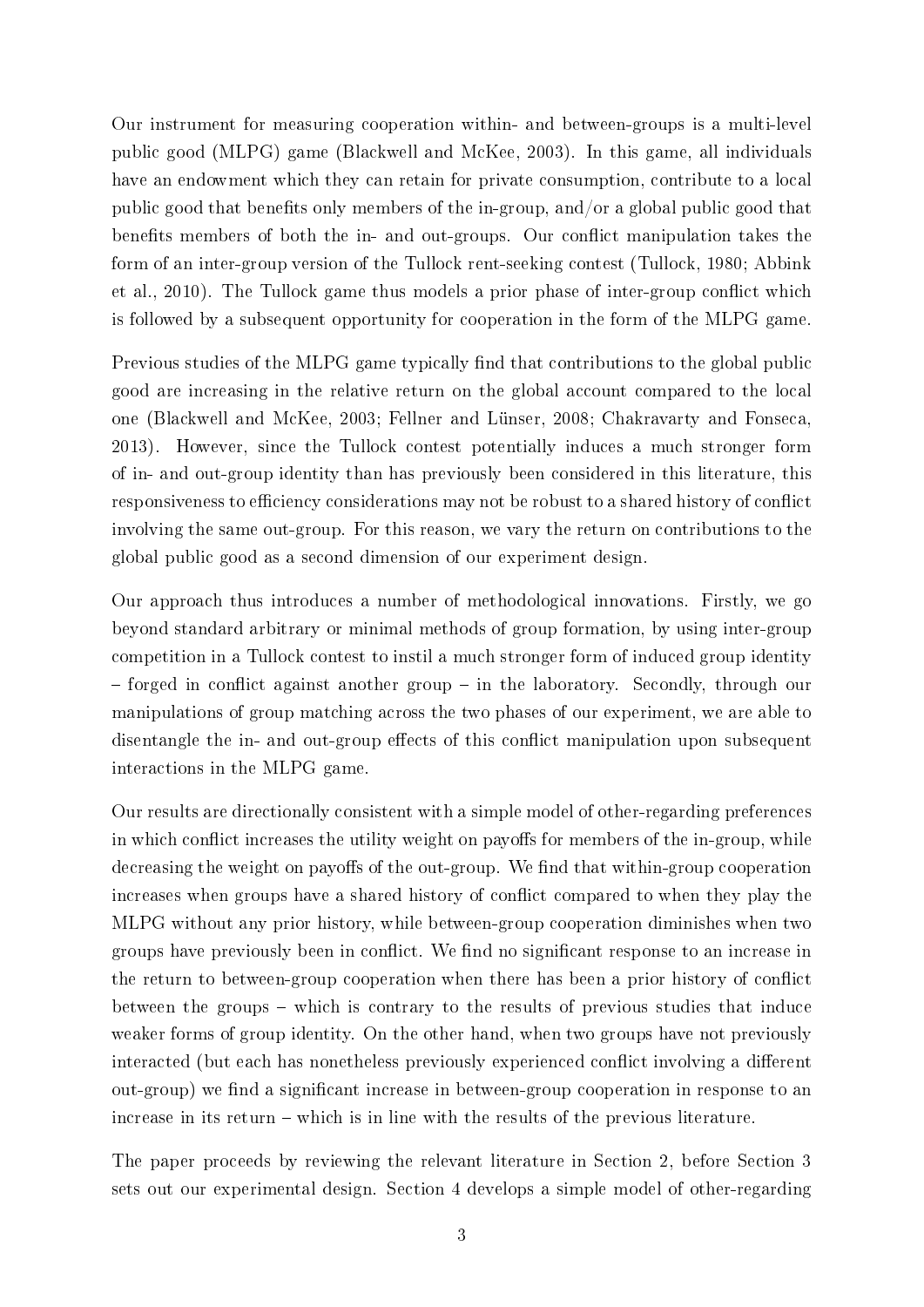preferences in the MLPG game, from which we derive hypotheses regarding the effects of our treatments. Section 5 presents and discusses our results, and Section 6 concludes.

### 2. Related literature

Our paper contributes to two strands of literature. First, we make a methodological contribution to the literature on inducing group identity in laboratory experiments. The most widely used method of doing so, the "minimal group paradigm" introduced by Tajfel (1971) in the social psychology literature, involves forming groups on the basis of seemingly irrelevant personal characteristics  $-$  such as preference for a particular abstract painting by either Klee or Kandinsky – and has been found to be sufficient to induce a bias in favor of members of the in-group in many psychological experiments (Tajfel and Turner, 1979). This method has also been widely applied in economic experiments, although usually in a modified form.<sup>1</sup> In these studies, assigning group membership randomly according to number or color, or according to trivial preferences, has not always been sufficient to induce an in-group bias. However, using these procedures in a modified form, and/or in combination with other methods designed to increase the salience of group membership, has been found to be effective.

One notable example is Chen and Li (2009), who use the Klee/Kandinsky procedure and nd that subjects are more likely to choose social-welfare maximizing actions in allocation games when playing with in-group members. In their setting, shared identity deriving from a trivial preference for one painter over another is only effective in producing differences in behavior toward in- and out-group members when combined with anonymous communication with the in-group members during a problem-solving task. Similarly, Charness et al. (2007) find that in-group preferences are stronger when an individual's choices are observed (passively) by in-group members, whereas arbitrarily labeling groups and identifying them with colors or numbers is not enough to create an in-group bias in Prisoner's Dilemma and battle-of-the-sexes games.

Eckel and Grossman (2005) compare the effects of several methods for creating group identity in a laboratory experiment, comparing cooperation in a public good game played under various degrees of induced group identity, including arbitrary group identity (in which groups are formed randomly then labeled by color only), as well as treatments in which identity is strengthened through joint participation in problem-solving tasks, and competition in a tournament (in which the group with the highest contribution to the

 $1<sup>1</sup>$ As Chen and Li (2009) point out, the classic definition of the minimal group paradigm requires that any decisions made by a subject should not directly affect her own payoff. However this condition is violated in most economic experiments that use similar methods to induce group identity in the lab.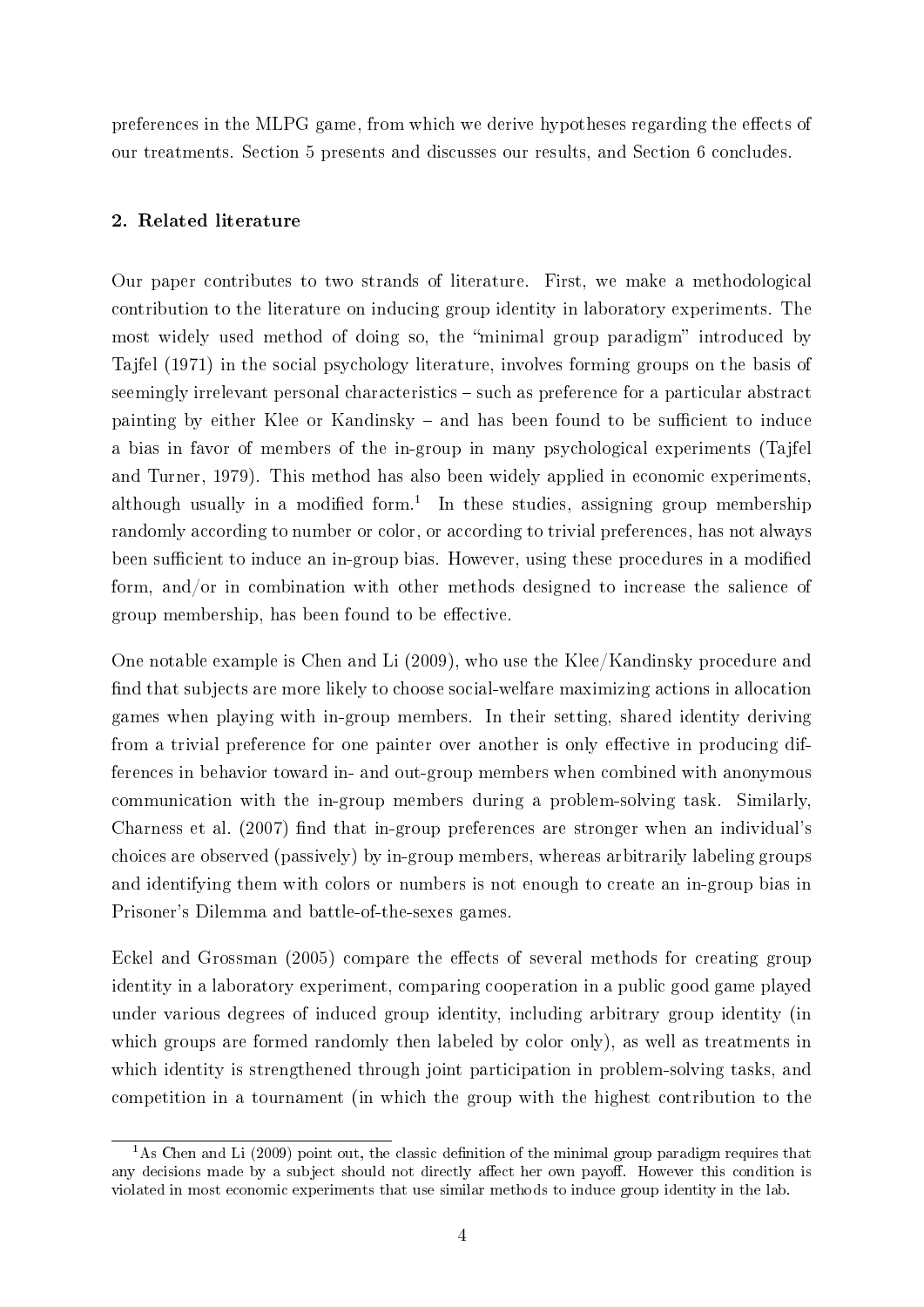public good receives a bonus which is deducted from the losing team's payoffs). They find that in-group cooperation is not affected by the arbitrary or problem-solving treatments, but is signicantly higher when teams have participated in the tournament.

Our approach is similar to Eckel and Grossman (2005) in that we use competition as a means of making group identity more salient. However, our design differs in two key respects. First, we are able to examine and compare the effect of this group identity not only on in-group cooperation after competition, but also on cooperation with an outgroup. Second, we strengthen group identity through competition that produces a social loss, which may cause a different change in preferences than productive competition.

Our design uses a Tullock contest (Tullock, 1980) – in which two parties choose how much to invest in a (wasteful) competition over a fixed resource  $-$  to increase the salience of group membership. This is the first study we are aware of to employ the Tullock game as a means of inducing group identity in order to study subsequent interactions.

In the Tullock game, although any expenditure on competition is inherently socially inefficient, the equilibrium level of investment is positive. In previous experiments, contest investments have far exceeded equilibrium predictions (see Sheremeta (2013) for a survey). Moreover, playing the Tullock game in a group environment seems to matter: Abbink et al. (2010) find that investments in a Tullock contest are even further above the equilibrium prediction when the game is played in teams rather than individually. One possible explanation for this finding is that group membership increases utility gains from winning the contest, which is consistent with the interpretation that group identity and competition are intertwined.

Abbink  $(2012)$  advocates greater experimental research on the Tullock contest as a "natural workhorse" for the study of conflict. In one such study, Ke et al. (2013) find that when a pair competes together as a team against a third individual, any in-group solidarity formed during this first stage does not diminish the intensity of subsequent conflict when the team members compete over the spoils in a second Tullock contest.

Halevy et al. (2012) also examine how changes in incentives for intra-group competition affect subsequent interactions. Individuals can choose to cooperate with their in-group while simultaneously harming the out-group, and after a set number of rounds some individuals are given the option to cooperate with their in-group without harming the out-group. The authors find that individuals prefer to cooperate with in-group members without imposing negative externalities on the out-group, and this is true even after a phase of conflict in which in-group cooperation is necessarily associated with negative externalities, resulting in high rates of harm to the out-group.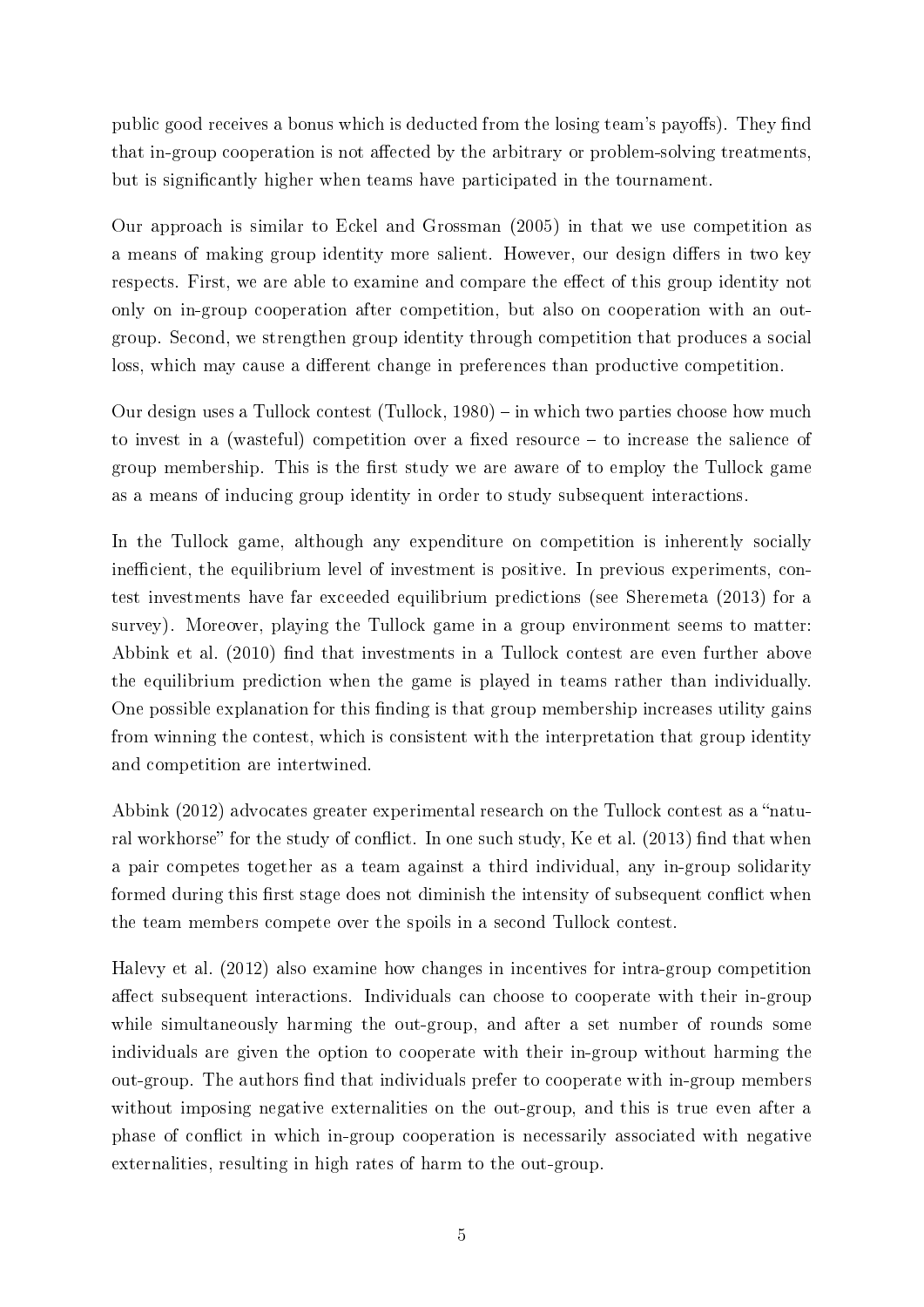Our study is similar to these experiments in that we are concerned with how conflict between groups affects subsequent interactions. However, we study an environment in which incentives favor conflict in the first phase, and then observe how this affects cooperation between groups (as opposed to further competition) in a second phase.

This brings us to the second body of literature to which our paper contributes, on cooperation within and between groups  $-$  including both groups formed endogenously in the naturally-occurring world as well as ones formed in the lab. Findings from a number of economic experiments show that group membership leads to more within-group cooperation (Puurtinen and Mappes, 2009), but decreases between-group cooperation. Therefore, stronger group identity may lead to efficiency gains due to increased withingroup cooperation, but efficiency losses associated with reduced out-group cooperation.

Several papers use MLPG experiments to study inter-group interactions, generally finding that although subjects contribute non-zero amounts to the local public good, contributions to the global public good are higher, and responsive to its relative efficiency. Blackwell and McKee  $(2003)$  use arbitrary group identity  $-$  groups are formed randomly and identified by  $color - and find weak evidence for in-group preferences, but only when$ the average per-capita return to the global public good is no lower than that of the local public good. Fellner and Lünser (2008) study a similar experiment, identifying groups by letters and adding a monitoring mechanism to increase the salience of group identity. They find that contributions to the global public good are high when it is socially more efficient than the local public good, but that as cooperation decays over time, subjects switch toward the local public good.

Chakravarty and Fonseca (2013) assign subjects into groups using the Klee/Kandinsky procedure, and strengthen group identity using intra-group communication (through a chat-box on the computer screen, as in Chen and Li (2009)) before an MLPG game in which the efficiency of the local public good is varied across treatments. They find that even when the financial return to investing in the global public good is higher, subjects invest a considerable part of their endowment in the local ("club") good, hence reducing social efficiency. One possible reason for the somewhat stronger results of this study may be that it induces a more salient form of group identity than the two previous studies.

In addition to laboratory experiments, there are also a number of artefactual field experiments which measure the effects of naturally-occurring group identity on within- and between-group cooperation.

In a cross-cultural experiment, Buchan et al. (2009) use an adaption of the MLPG game  $\overline{\phantom{a}}$  in which contributions to the local and global public goods do not directly affect current players, but instead accrue to individuals playing in a subsequent session – and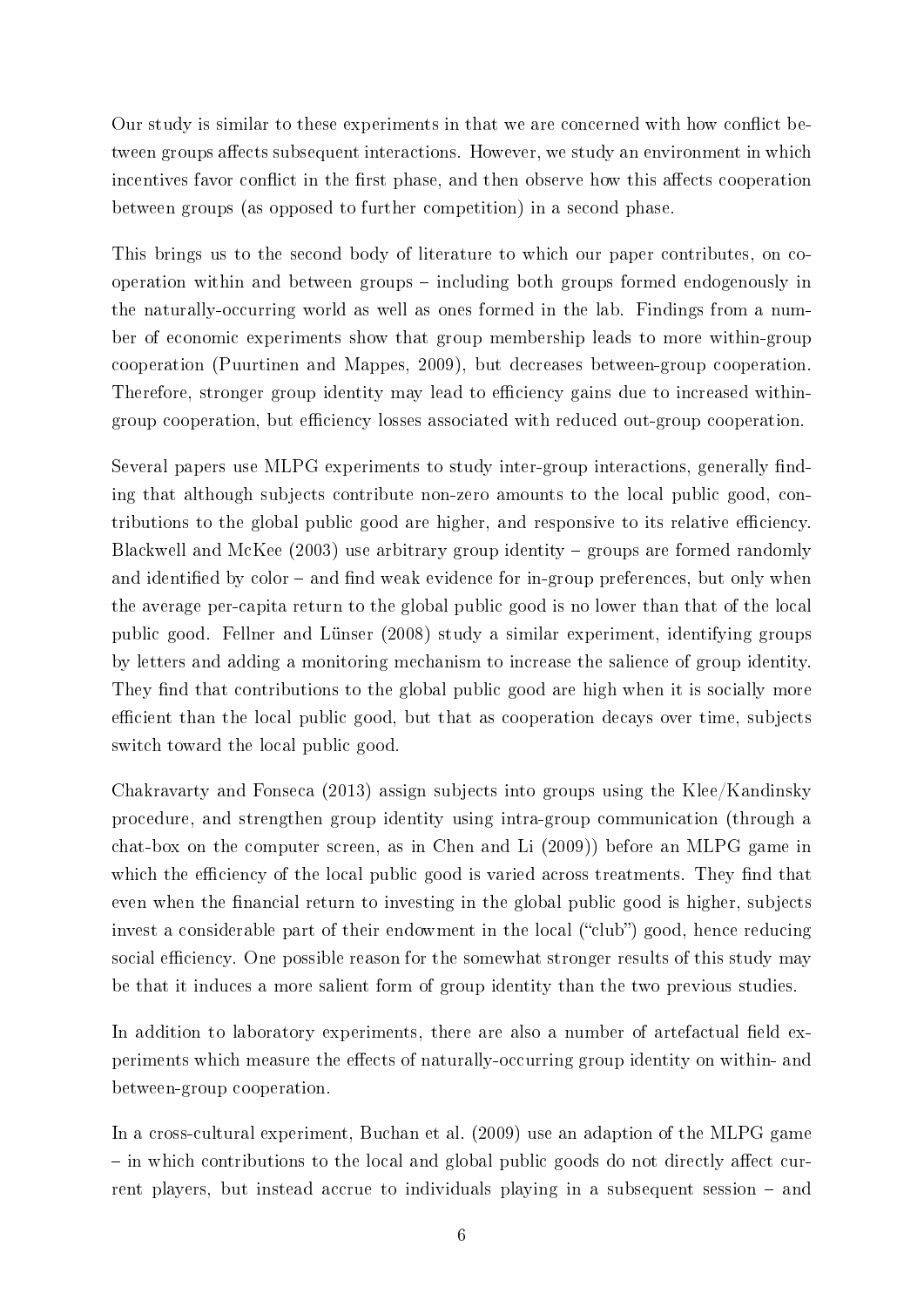find that increased exposure to globalization at both the individual and national level increases contributions to a global account that also accrues to citizens of other countries. The MLPG design allows them to separate preferences for cooperating with foreigners specifically from general variation in preferences for cooperation between countries.

The field experiment most closely related to our paper is Gumen  $(2012)$ , who studies a variation of the MLPG game using students from fraternities at a US university.<sup>2</sup> Groups of subjects from the same fraternity are matched with an out-group either from the same fraternity or from a rival fraternity, according to treatment. She finds that when subjects play with an out-group from the same fraternity, they over-invest in the global public good. However, when playing with an out-group from a rival fraternity, they invest comparatively more in the local public good.

In addition to material incentives, inter-group interactions may be motivated by preferences for cooperation within groups and competition between groups (Hirshleifer, 1995), which may have developed through evolutionary conditions that involved frequent conflict between small groups (Bowles and Gintis, 2011). Choi and Bowles (2007) hypothesize that war is instrumental in maintaining and strengthening "parochial altruism" (increased altruism towards in-group members coupled with hostility towards out-group members). In line with this theoretical prediction, recent empirical evidence on the effects of war on social preferences shows that war leads to more altruism towards neighbors (Voors et al., 2012), stronger egalitarian norms towards in-group members by children (Bauer et al., 2014), and more within-group cooperation (Gneezy and Fessler, 2012).

Our study is related to this literature, but focuses on the role that simple conflict in the form competition over a fixed resource  $-$  as distinct from exposure to violence or other trauma – plays in shaping social preferences. We contribute to the discussion of group identity and cooperation by disentangling how conflict affects other-regarding preferences toward the in- and out-groups, using competition in the Tullock contest as novel means of inducing group identity in the laboratory.

### 3. Design

Our experiment consists of two stages: a group Tullock contest and an MLPG game, both of which are played between two groups of three subjects in each of our treatments. Groups are formed randomly and anonymously at the beginning of the session, and the membership of a subject's "in-group" remains the same throughout the experiment. In each stage, each group is paired with a second group (the "out-group") for ten rounds of

 ${}^{2}$ In Gumen's design, the payoff function is non-linear, with an interior optimum for a selfish agent.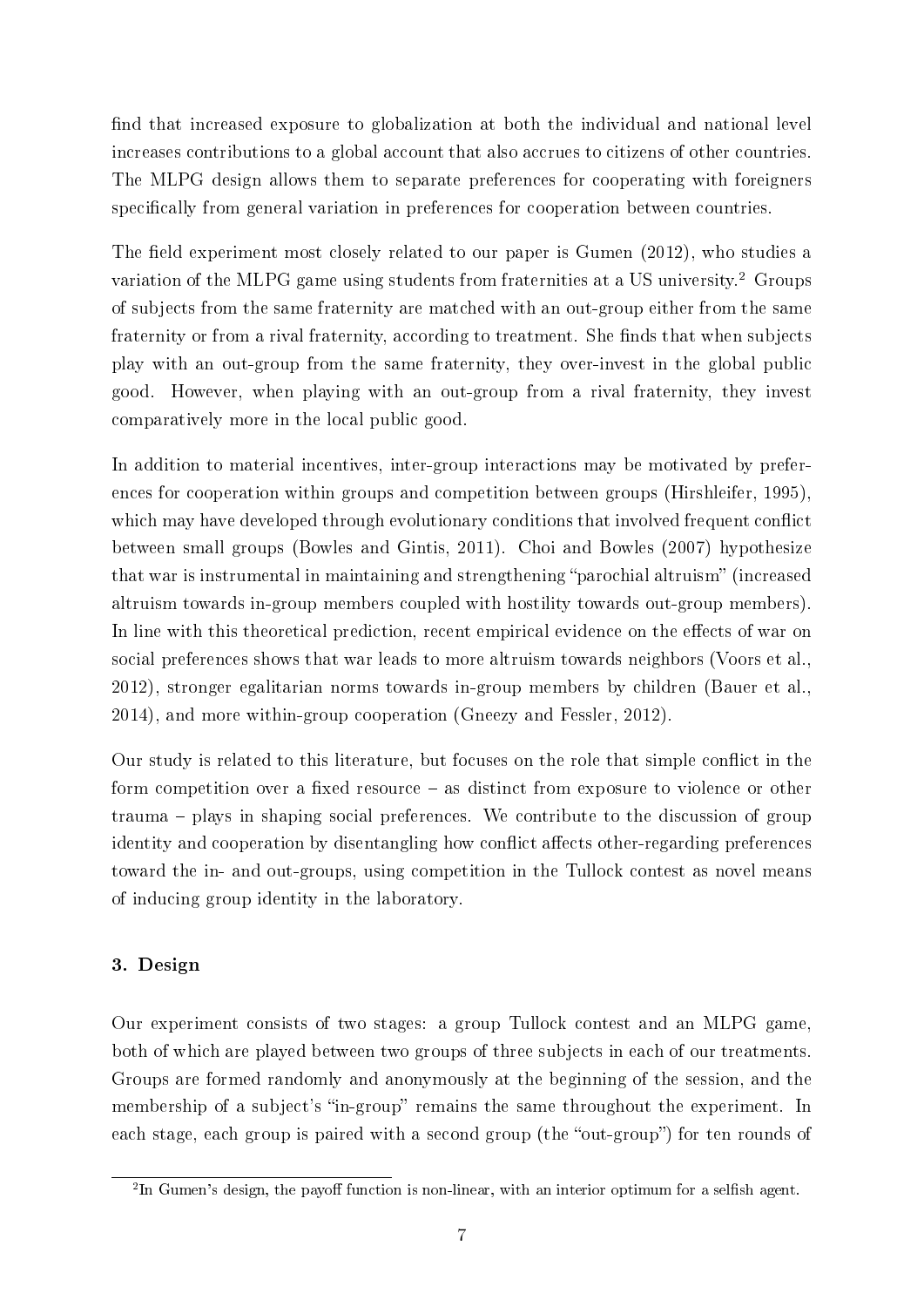repeated play, with one round of each game randomly selected to count for payment at the end of the experiment. The identity of the out-group remains constant across all ten rounds of a given game. However, it may change between games according to treatment.

We use the Tullock contest primarily to manipulate subjects' experience of conflict – both as a member of their in-group, and in opposition to an out-group. We use the MLPG game to measure the effect of these conflict manipulations upon subjects' willingness to cooperate both within their in-group as well as between the in- and out-groups. In particular, in our *arbitrary-groups* treatment, subjects play the MLPG game as the first stage of the experiment, without any prior experience of the Tullock contest. In this treatment, subjects play the MLPG game without any previous history of interaction with the members of their in- or out-groups. This treatment thus constitutes a baseline measure of cooperativeness in the absence of any interaction history.

In our *rematched-groups* treatments, subjects play the Tullock contest as the first stage. However, they are rematched with a new out-group before playing the MLPG game. In these treatments, subjects have previously interacted with the other members of their in-group, but not the out-group, prior to playing the MLPG game. This enables us to identify the effect of the experience of conflict in potentially *strengthening* other-regarding preferences toward members of the in-group. Finally in our *fixed-groups* treatments, subjects play the Tullock contest first, and are then paired with the same out-group for the MLPG game. As a result, they have previously interacted with both their in- and out-groups prior to playing the MLPG game. This enables us to identify the effect of the experience of conflict in *weakening* other-regarding preferences toward the out-group.

In addition, in our fixed- and rematched-groups treatments, we also vary the return on cooperation between groups in the MLPG game, in the form of the marginal per-capita return  $(MPCR)$  on contributions to the global account that benefits the members of both the in- and out-groups. We do this to study how our conflict manipulations influence the extent to which subjects respond to efficiency considerations.

### 3.1. Tullock contest

The Tullock contest (Tullock, 1980) models an unproductive conflict between two parties over an exogenous prize P. In our implementation of this game, we take each group to be a party to the contest, with the prize to be contested between two groups and then divided equally among the three members of the winning group. In each round, each group has an endowment y, and must choose an amount x to invest in its "contest fund" to increase its chances of winning the prize. Given the investments of the two groups,  $x_q$ and  $x_h$ , the probability that group g is the winner is given by: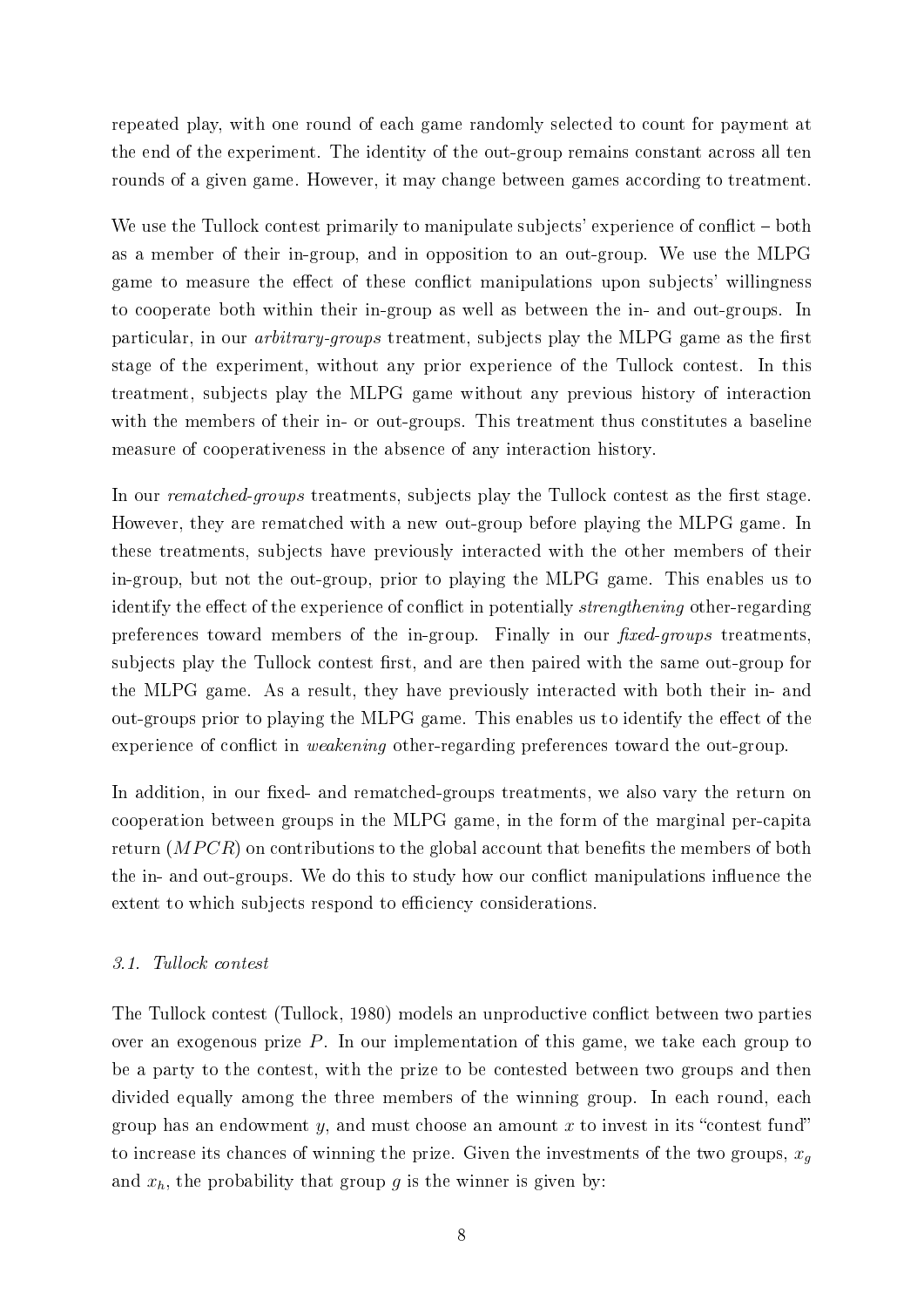$$
\Pr\left(P|x_g, x_h\right) = \frac{x_g}{x_g + x_h},\tag{1}
$$

and the expected payoff to group q in a given round of the game is:

$$
\Pi_g = (y - x_g) + \frac{x_g}{x_g + x_h} P \tag{2}
$$

The Tullock game has a unique equilibrium (in terms of total group investments) which can be found by taking the first-order condition of  $\Pi_q$  with respect to  $x_q$  and setting  $x_g = x_h = x^*$  such that each group invests  $x^* = P/4$  in its respective contest fund.

We give each group an aggregate endowment of  $y = 300$ , and the two groups compete over a prize of the same value (i.e.  $P = 300$ ), implying an equilibrium investment of  $x^* = 75$  for each group. Since the prize is split equally among members of the winning group, each group member receives  $P/3 = 100$  in the event that their group is the winner.

To conduct the Tullock game in groups while preserving the unique equilibrium, and also to avoid wealth effects among the members of an in-group (which might influence their contribution decisions in a subsequent MLPG game), we determine investments in the group contest fund using a median-voter rule. Each group member is given an endowment of  $y_i = y/3 = 100$ , and is obliged to invest the median of the amounts proposed by the three members of their in-group, with no possibility to free-ride. In equilibrium, each individual's share of the group investment is thus  $x^*/3 = 25$ .

Under the median-voter rule, no individual has any incentive to deviate from proposing their own true preferred level of investment, even where this differs from the risk-neutral Nash investment, for example as a result of social or risk preferences. In each round, before the draw to determine the winning group occurs, subjects receive feedback on the median investment proposed by the members of their own group, the resulting allocation of their group to the contest fund, the allocation of the rival group, and their group's resultant probability of being the winner. After this, the draw to determine the winner takes place and subjects are informed of the result before continuing to the next round.

#### 3.2. Multi-level public good game

In the MLPG game, each subject is given an individual endowment of  $\omega_i = 100$  in each round. Each subject must decide how to allocate this endowment between three accounts: a private account that benefits the individual alone, a local public good that benefits the three members of the in-group only, and a global public good that benefits six individuals: the three members of the in-group as well as the three members of the out-group with whom they have been matched. In the instructions, these three alternatives are framed neutrally as accounts A, B and C.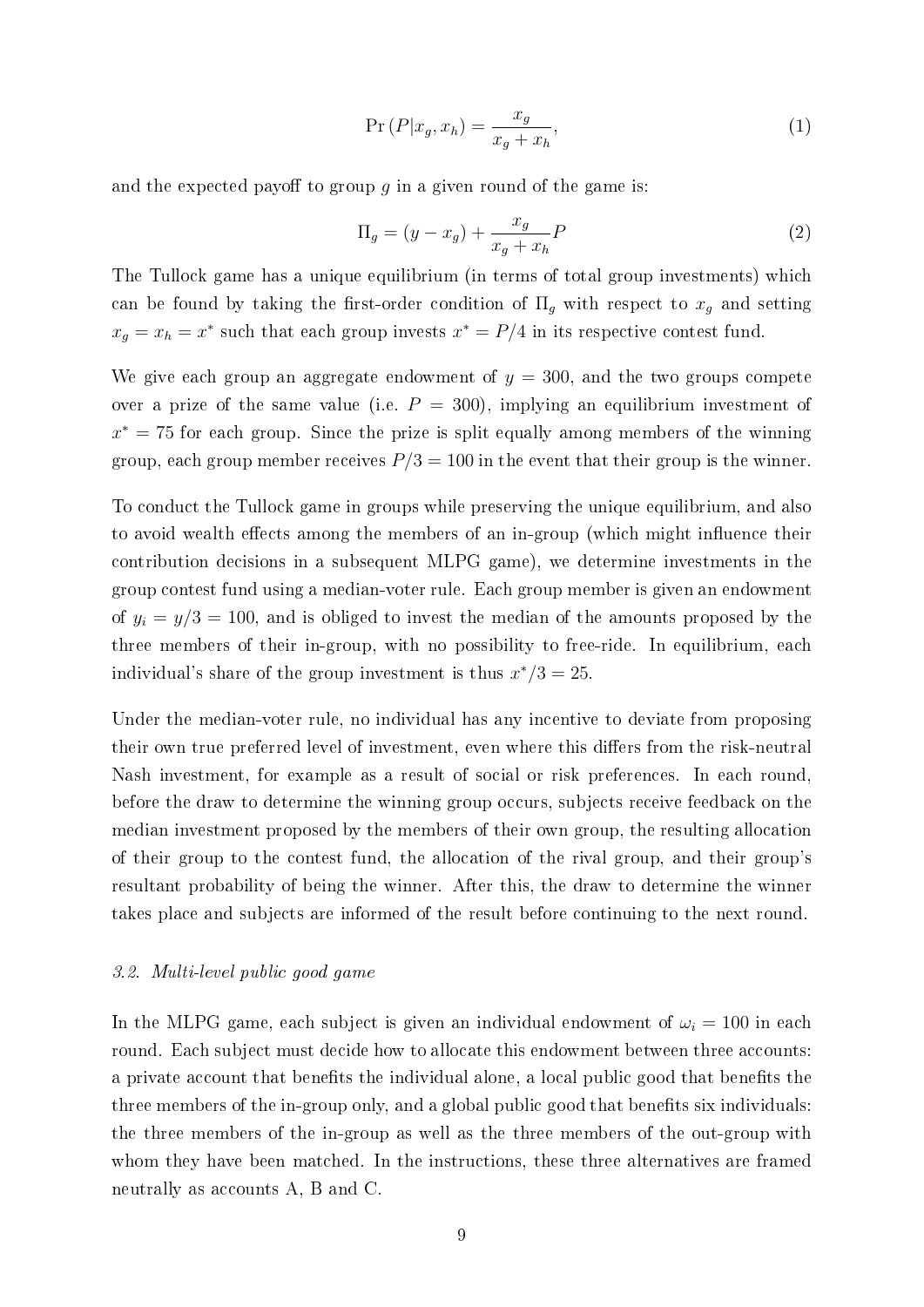Given the contribution decisions of all six players, the monetary payoff to individual  $i$  in any given round of the game is:

$$
\pi_i = (\omega_i - c_i - C_i) + \frac{\alpha}{n} \sum_{j=1}^n c_j + \frac{\beta}{2n} \sum_{k=1}^{2n} C_k
$$
\n(3)

where  $c_i$  denotes a contribution to the local public good that benefits the  $n = 3$  members of the in-group and  $C_i$  denotes a contribution to the global public good that benefits the  $2n = 6$  members of both the in- and out-groups.

Allocations to the private account always yield a return of 1, accruing to the individual alone. In all treatments, the sum of contributions to the local public good, by all three members of the in-group, is multiplied by a factor of  $\alpha = 1.5$  and divided equally between them, giving an MPCR from the local account of  $\alpha/n = 0.5$ .

Similarly, the sum of contributions to the global public good, by all six members of the inand out-groups, is multiplied by a factor of  $\beta$  and divided equally between them. We vary the return to the global account between treatments. In our low-gains-from-cooperation treatments we set  $\beta = 2$ , giving an MPCR on the global account of  $\beta/2n = 0.33$ , while in our high-gains treatments we set  $\beta = 3$ , giving an MPCR of  $\beta/2n = 0.5$ .

Since  $\beta/2n \leq \alpha/n < 1$  in all treatments, an individual who cares only about her own material payoff will contribute nothing to either of the public goods, just as in a standard (single-level) public good game. On the other hand, since  $\beta > \alpha > 1$  in all treatments, full contribution to the global account is always the most socially efficient outcome.

### 3.3. Treatments

By manipulating the nature of the prior group interactions (if any) before the play of the MLPG game, we are able to identify the effect that exposure to inter-group conflict, involving either the same or a different out-group, has upon preferences for both intraand inter-group cooperation, and thus examine how subjects' other-regarding preferences are shaped by the experience of conflict. Moreover, by manipulating the gains from cooperating with the out-group as well, we are also able to measure the response to efficiency considerations, and in particular whether this differs between treatments in which subjects are exposed to the same, or to a different, out-group in the MLPG game.

In total, we have five treatments in a  $(2 \times 2)+1$  design. Firstly, we interact the dimension of fixed- versus rematched-groups with that of low versus high gains from cooperation. This results in four treatments: fixed groups with low  $\ell$  high gains from cooperation (FL and FH, respectively) and rematched groups with low  $\frac{1}{n}$  high gains from cooperation (RL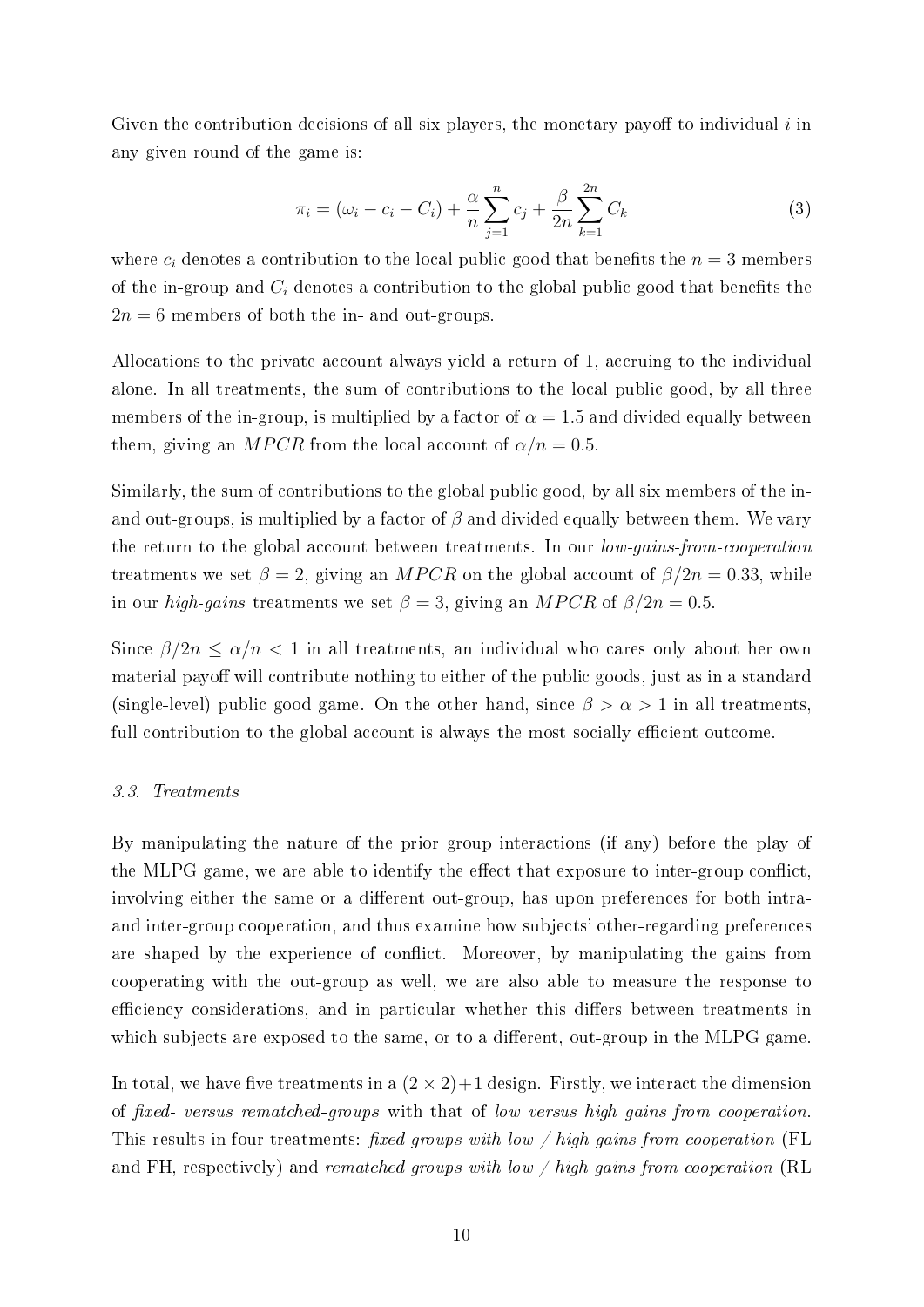and RH, respectively). In these four treatments, the Tullock contest is played as the first stage to induce a prior experience of conflict before playing the MLPG game.

In addition, we also include an *arbitrary groups with low gains from cooperation* treatment  $(AL)$ , in which subjects play the MLPG game first (with low gains from cooperation) without any prior interaction with either their in- or out-groups, and then play the Tullock contest second (in a fixed group matching). This AL treatment captures baseline levels of cooperation with no prior experience of conflict as a group.

### 3.4. Procedures

The experiment was conducted at the Laboratory of Experimental Economics in Prague, Czech Republic between April 2012 and October 2013. We collected data for ten group pairs (with six subjects each) of the MLPG game in each of the five treatments. Subjects were recruited using ORSEE (Greiner, 2004) from a pool of students who had registered to participate in economic experiments. A total of 300 subjects took part in the experiment. Of these, 57% were undergraduates and 69% were males.

The experiment was conducted entirely in English.<sup>3</sup> Sessions were conducted with 12-30 subjects at one time, and lasted around 75 minutes. All subjects in any given session were assigned to the same treatment. Two experimenters were present for each session, with the instructions read aloud by the same experimenter in all but one of the sessions. The experiment software was programmed using z-Tree (Fischbacher, 2007).

Upon entering the lab, subjects were randomly assigned to a computer terminal, and instructions were both read aloud and provided in print.<sup>4</sup> At the beginning of the session, subjects were informed that they would complete two tasks, but they were not told anything about the second task until after they had completed the first one. Subjects were told that they would be matched into groups, and that these groups would remain anonymous both during and after the experiment.

In all treatments except for AL, the Tullock contest was played first, followed by the MLPG game. The instructions for the first game were read, and then subjects answered a series of control questions to ensure that they understood the task. After completing the first game, subjects were told that they would continue to the second task, and a

<sup>&</sup>lt;sup>3</sup>The invitations to participate indicated clearly that the experiment would be conducted in English. All subjects completed a series of control questions (also in English) which serves to confirm that they were proficient enough in English to understand the instructions.

<sup>&</sup>lt;sup>4</sup>The instructions for treatment RL are available online as Appendix B.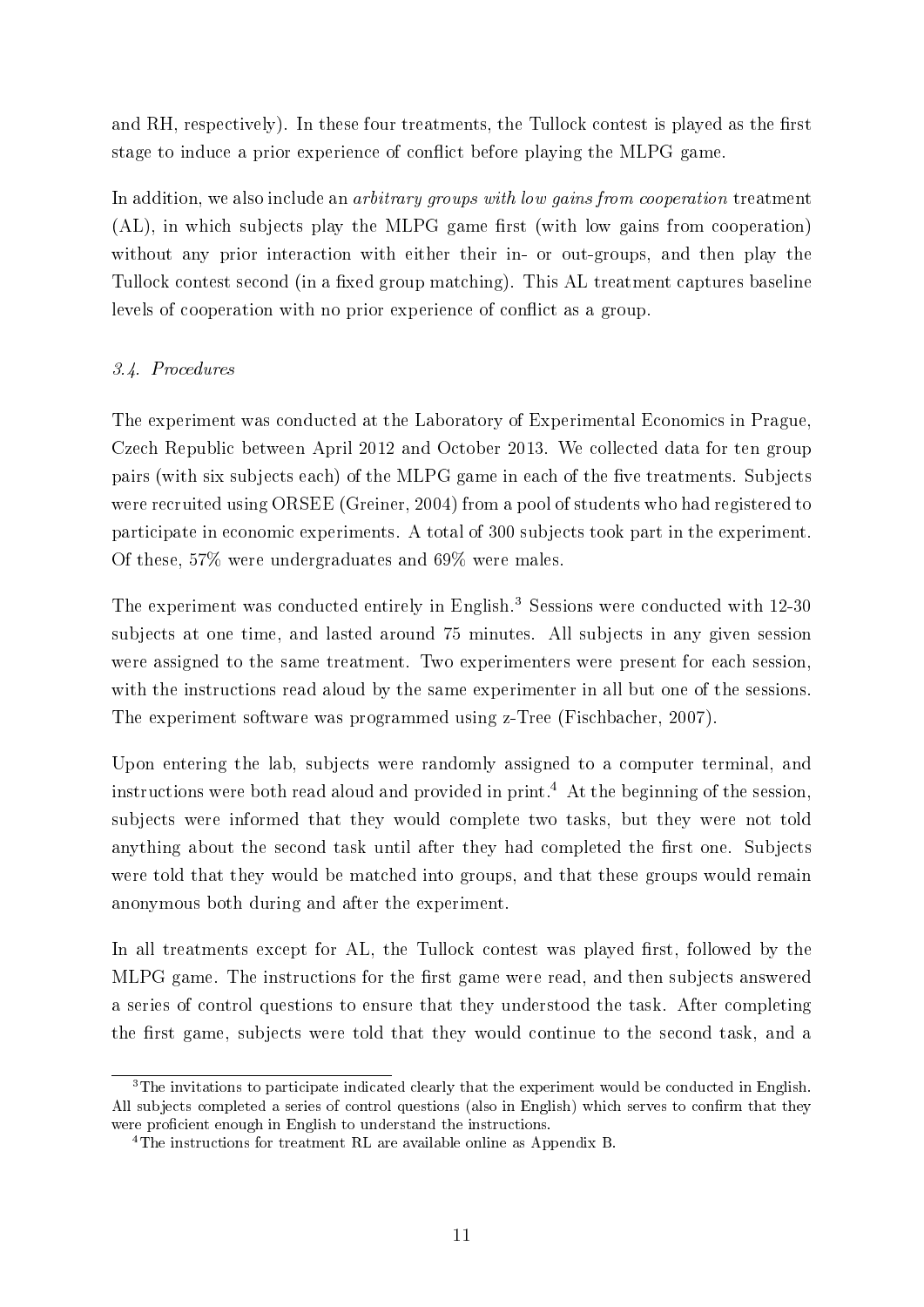similar procedure was followed again. The instructions clearly stated whether the outgroup matching was the same or different from the first task (according to the treatment), and that the composition of the in-group would remain unchanged across both tasks.

Each subject was paid for one round of the Tullock contest and one round of the MLPG game, chosen at random after both games had been completed. All payments were made in private; the average payment per subject was 250 CZK, which was equivalent to approximately \$13 USD at the time of the experiment.

### 4. Theory

### 4.1. Model

We now develop our hypotheses regarding the effects of our treatments upon the level of contributions to the local and global public goods in the MLPG game. We motivate these hypotheses with a very simple reduced-form model of other-regarding preferences. In particular we allow for the possibility that an agent may, in addition to their own material payoffs, attach some weight to the payoffs of others in the utility function. At the same time, we allow for the possibility that the agent may distinguish between members of the in- and out-groups in the weights that they assign to the payoffs of others.

Thus, let a denote the value that an agent attaches to an extra unit of payoff to another member of the in-group, relative to a unit of own payoff, and let b denote the weight attached to an extra unit of payoff to a member of the out-group. In reality,  $a$  and  $b$ are latent taste parameters that are heterogeneous across the population. However, for concreteness we speak of the effects of our treatments upon the tastes of a representative agent. We assume at minimum that  $a, b \in (-1, 1)$ , with  $a \geq b$ . Then, taking into account the effect of contributions to the local and global public goods upon the payoffs of others, we augment the material payoff function (3) to write the utility function as:<sup>5</sup>

$$
U_i = (\omega_i - c_i - C_i) + \frac{\alpha}{n} \left[ 1 + (n-1)a \right] \sum_{j=1}^n c_j + \frac{\beta}{2n} \left[ 1 + (n-1)a + nb \right] \sum_{k=1}^{2n} C_k \tag{4}
$$

In our experiment design,  $\alpha = 1.5$  and  $n = 3$  are fixed,  $\beta$  is varied as a treatment variable in our low and high gains from cooperation conditions, and we hypothesize that our arbitrary, rematched and fixed group assignment conditions will shift the other-regarding preference parameters a and b in a manner that we describe below.

 $5C$ learly, equation (4) omits payoffs that others derive from allocations to their own private accounts. We do this to focus on the indirect, but partial, effects of an agent's own contributions to the local and global public goods upon their own utility. That is, we do not claim to provide a full equilibrium model.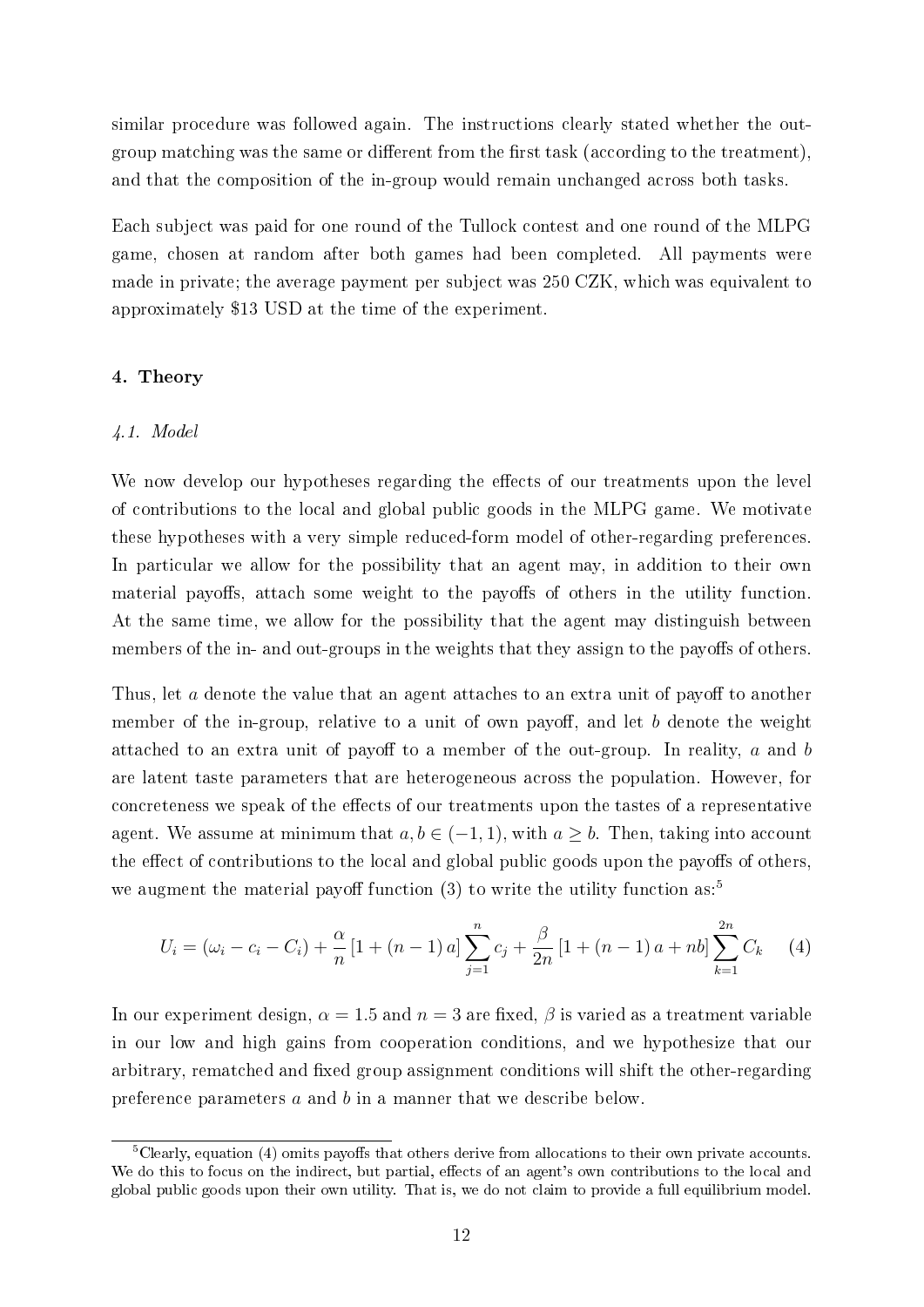Figure 1: Model predictions



Given the linear specification of the payoff and utility functions, this model generates the highly stylized point prediction that an agent should always contribute fully to whichever account yields the highest marginal benefit – respectively 1,  $0.5(1+2a)$ , and β  $\frac{\beta}{6}\left(1+2a+3b\right)$  for the private, local and global accounts. Figure 1 depicts the parameter configurations of  $a$  and  $b$  for which it is optimal to contribute to the private (red, lower left), local (blue, lower right) and global (green, upper right) accounts respectively. We depict these for the case of  $\beta = 2$  in the left-hand panel, and for  $\beta = 3$  on the right. While our model clearly oversimplifies in predicting only boundary allocations, it serves to generate some useful intuition which we illustrate with reference to some special cases.

Firstly, for the case of a purely selfish agent with  $a = b = 0$ , the model yields the standard prediction that own material payoffs are maximized by allocating the entire endowment to the private account and contributing nothing to either the local or global public goods.

Secondly, consider the case  $a > b = 0$  in which an agent assigns positive weight to the payoffs of other members of the in-group, but is indifferent to the payoffs of the out-group. This corresponds to points along the horizontal axis in Figure 1. In this case, the agent will contribute to a public good if they are sufficiently regarding of the other members of the in-group, i.e. if  $a > 0.5$ . Then, for  $\beta = 2$  it is optimal to contribute fully to the local account, while for  $\beta = 3$  the agent is indifferent between the local and global accounts.

Thirdly, consider the case  $a = b > 0$  in which the agent assigns equal and positive weight to the payoffs of all members of the in- and out-groups alike (i.e. the agent does not perceive any meaningful distinction between the two groups). This corresponds to points along the diagonal in Figure 1. In this case, the agent would contribute fully to the global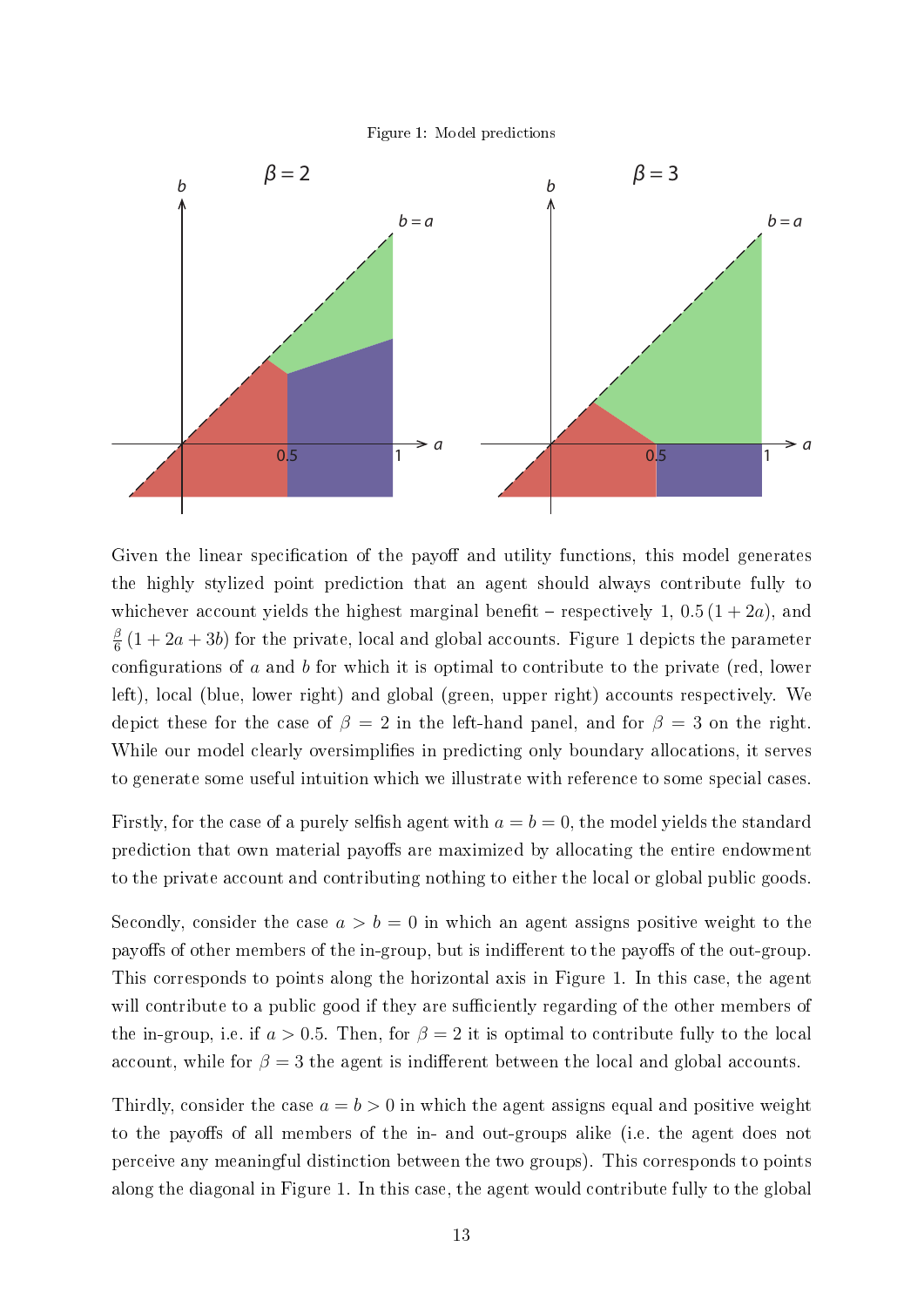Figure 2: Hypothesized effects of treatments upon model parameters



public good if  $a = b > 0.4$  for  $\beta = 2$ , or  $a = b > 0.2$  for  $\beta = 3$ . Otherwise, it is optimal to retain the entire endowment in the private account. It follows that, for both values of  $\beta$ in our design, it is only optimal to contribute to the local account if the agent attaches less weight to the payoffs of members of the out-group than to the in-group, i.e. if  $b < a$ .

### 4.2. Hypotheses

Recall that our experiment design has two dimensions. Firstly, we manipulate the values of the other-regarding preference parameters  $a$  and  $b$  indirectly through our *arbitrary*, rematched and fixed group assignment conditions. Secondly, we vary the return on the global account  $\beta$  directly in our low and high gains from cooperation conditions. In Figure 2, we summarize the hypothesized effects of our treatments upon these three parameters.

Our first set of hypotheses are concerned with the effects of our group matching manipulations, operating through the other-regarding preference parameters  $a$  and  $b$ .

In our arbitrary groups treatment, subjects had no prior interaction with either their inor out-groups before playing the MLPG game. By contrast, in our rematched groups treatments, they had previously interacted with their in-group in the Tullock contest - but with a different out-group. Finally, in our fixed groups treatments subjects had previously interacted with both the same in- and out-groups in the Tullock game.

We hypothesize firstly that, relative to the arbitrary groups condition, a shared experience of conflict may strengthen subjects' other-regarding preferences toward members of the in-group, as captured by the parameter a. This corresponds to a rightward movement in Figure 1, and has the effect of making contribution to the local account more attractive under both rematched and fixed groups.

We hypothesize secondly that, relative to rematched groups, a past experience of conflict with the same out-group may weaken subjects' other-regarding preferences toward members of the out-group, as captured by the parameter b. This corresponds to a downward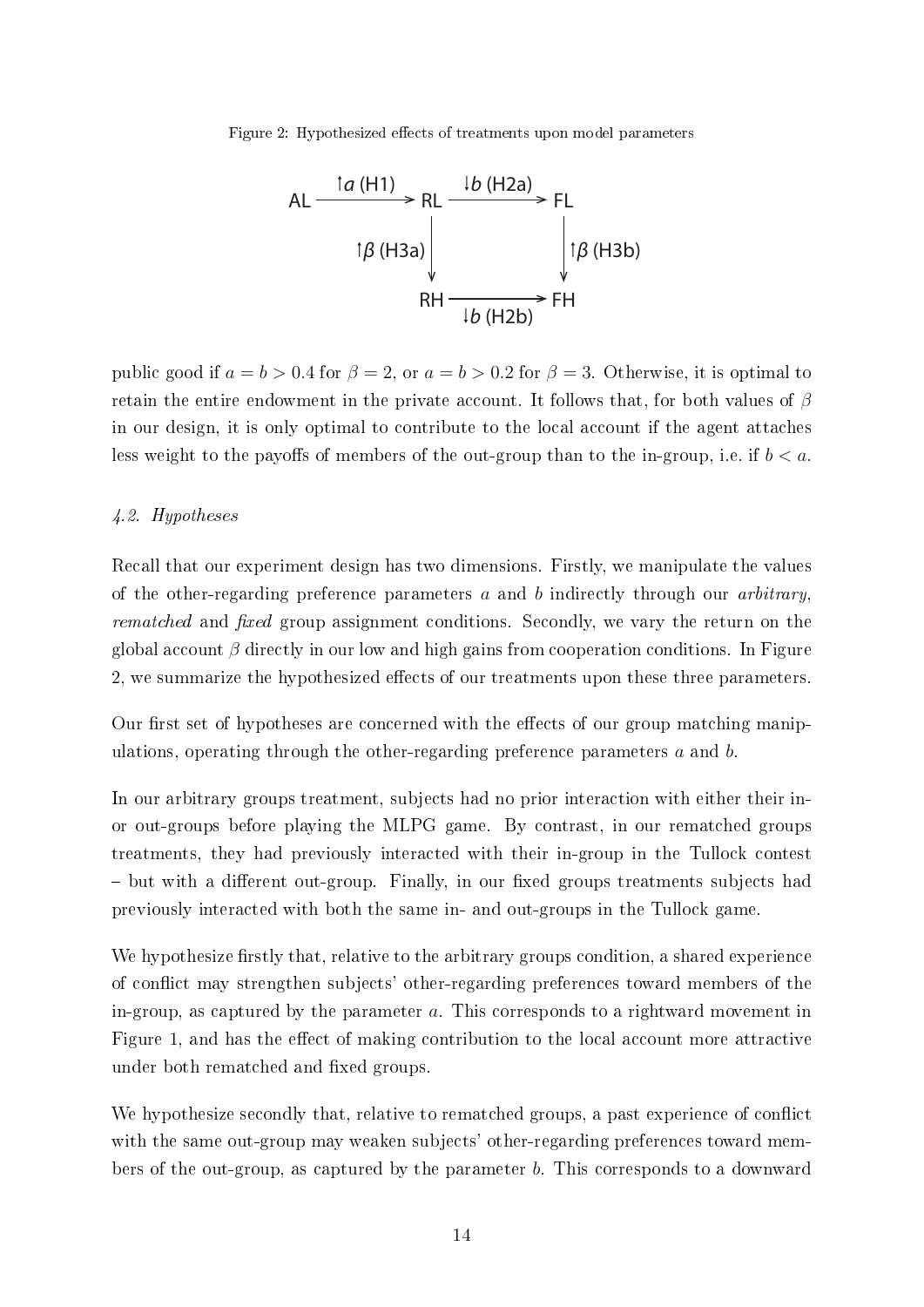movement in Figure 1, and has the effect of making contribution to the global account less attractive specifically under fixed groups only.

On the basis of these hypothesized effects, our model implies the following predictions:

- **Hypothesis 1:** Contributions to the local account will be higher under the RL and FL treatments compared to the AL treatment.
- Hypothesis 2a: Contributions to the global account will be lower under the FL treatment compared to the RL treatment.
- Hypothesis 2b: Contributions to the global account will be lower under the FH treatment compared to the RH treatment.

Our next set of hypotheses are concerned with the second dimension of our experiment design in which we vary the gains from between-group cooperation as captured by the parameter  $\beta$ . It follows directly from equation (4) that an increase in  $\beta$  will increase the marginal benefit to contributing to the global account. However, the magnitude of this increase depends also on the value of  $b$ , which we have hypothesized above to be attenuated under our fixed groups treatments. Accordingly, our model implies that:

- Hypothesis 3a: Contributions to the global account will be higher under treatment RH compared to treatment RL.
- **Hypothesis 3b:** Contributions to the global account will be higher under treatment  $FH$ compared to treatment FL. However, the magnitude of this increase will be smaller than under rematched groups.

### 5. Results

In Table 1, we report summary statistics of contributions in the MLPG game.<sup>6</sup> For each treatment, we compute the mean allocation to each account pooled over all ten rounds, as well as mean earnings.<sup>7</sup> The figures in parentheses are treatment standard deviations, treating group pairs as observations, i.e. we treat the mean in each group pair as a single observation and report the standard deviation for the ten group pairs in each treatment.<sup>8</sup>

 $6$ We report our analysis of the Tullock contest in Section 5.3 and Appendix Figure A1.

<sup>7</sup>Appendix Figure A2 depicts the time paths of mean individual allocations to the private, local and global accounts for each of the five treatments. It is clear that the ranking of the treatments with respect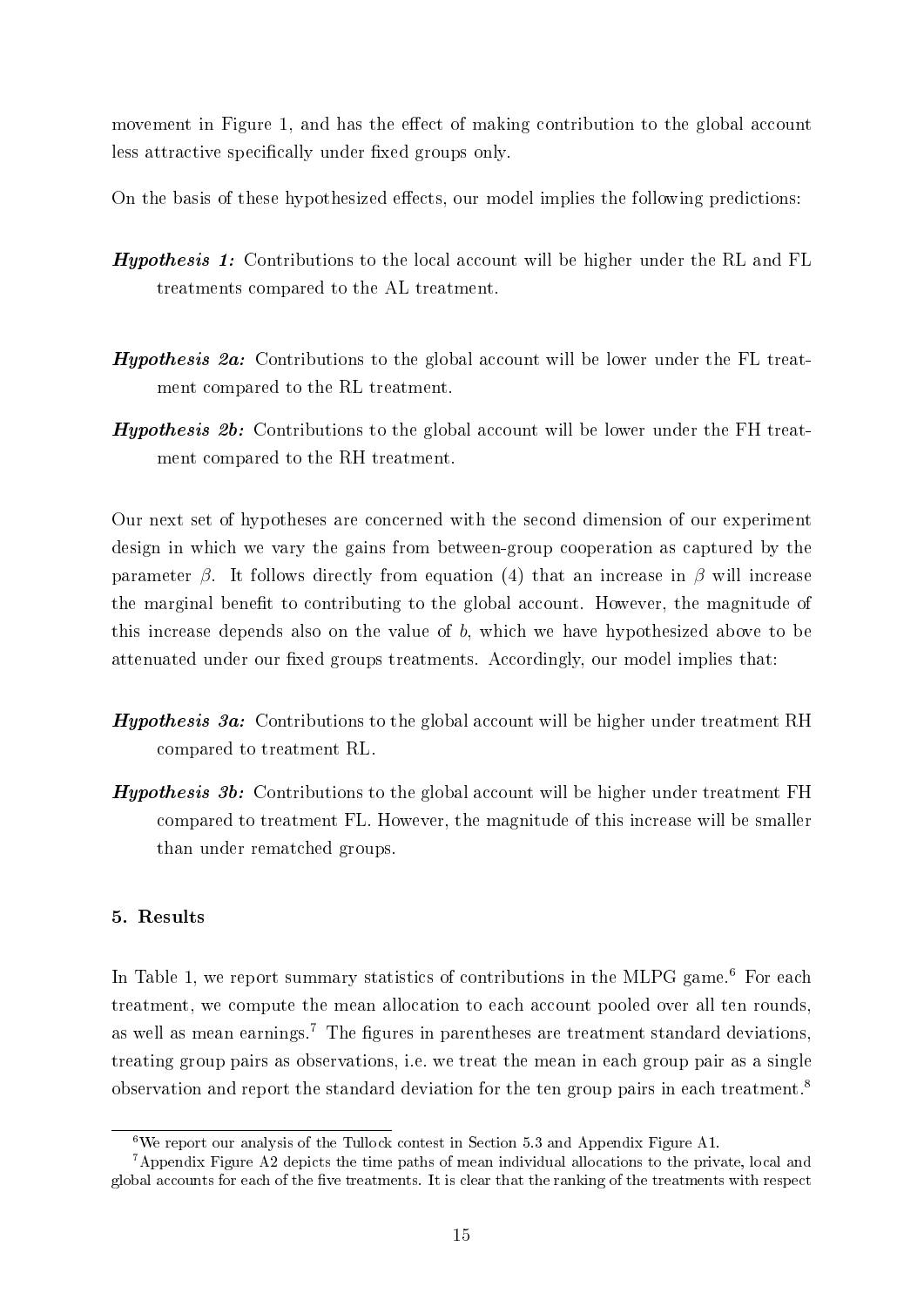| Table 1: Summary statistics (by group pairs) |                 |         |       |        |          |  |  |
|----------------------------------------------|-----------------|---------|-------|--------|----------|--|--|
| Treatment                                    | O <sub>bs</sub> | Private | Local | Global | Earnings |  |  |
| Arbitrary Low                                | 10              | 59.2    | 77    | 33.2   | 137.0    |  |  |
|                                              |                 | (13.8)  | (4.1) | (15.3) | (14.4)   |  |  |
| Rematched Low                                | 10              | 48.3    | 10.1  | 41.6   | 146.6    |  |  |
|                                              |                 | (23.5)  | (9.9) | (22.3) | (22.4)   |  |  |
| Fixed Low                                    | 10              | 46.4    | 15.0  | 38.6   | 146.1    |  |  |
|                                              |                 | (18.1)  | (9.3) | (19.1) | (18.0)   |  |  |
| Rematched High                               | 10              | 36.1    | 5.4   | 58.5   | 219.6    |  |  |
|                                              |                 | (15.2)  | (4.4) | (16.3) | (31.9)   |  |  |
| Fixed High                                   | 10              | 48.0    | 7.5   | 44.5   | 192.7    |  |  |
|                                              |                 | (15.0)  | (4.0) | (14.6) | (29.1)   |  |  |
| $ -$                                         | л.<br>л.        | л.      |       |        |          |  |  |

Table 1: Summary statistics (by group pairs)

Note: standard deviations in parentheses.

Table 2: Wilcoxon rank-sum p-values (two-sided, by group pairs)

|                                             | Private   | Local     | Global    |  |  |
|---------------------------------------------|-----------|-----------|-----------|--|--|
| H <sub>1</sub> : RL vs. AL                  | 0.406     | 0.940     | 0.326     |  |  |
| H1: FL vs. AL                               | $0.049**$ | $0.041**$ | 0.496     |  |  |
| $H2a$ : FL vs. RL                           | 0.821     | 0.290     | 0.821     |  |  |
| $H2h$ : FH vs RH                            | 0.112     | 0.290     | $0.059*$  |  |  |
| H3a: RH vs. RL                              | 0.227     | 0.290     | $0.041**$ |  |  |
| H3b: FH vs. FL                              | 0.762     | $0.028**$ | 0.406     |  |  |
| <i>Note:</i> * $p < 0.10$ : ** $p < 0.05$ . |           |           |           |  |  |

Table 1 indicates that contributions to the global account are highest, while allocations to the private account are lowest, under treatment RH. On the other hand, contributions to the global account are lowest, while allocations to the private account are highest, under treatment AL. Contributions to the local account are low across all five treatments, with the highest level (at 15%) observed under treatment FL. The ranking of the treatments with respect to earnings is identical to the ranking with respect to global contributions, even though the treatments differ with respect to the efficiency of the global public good, and there is also the opportunity to contribute to the less efficient local account.

In Table 2, we report two-sided *p*-values for Wilcoxon rank-sum tests of the equality of contributions, to each of the three accounts, in each pairwise comparison between treatments highlighted by our hypotheses. Again, this analysis treats the mean contribution of each group pair  $-$  by all six subjects and in all ten rounds  $-$  as a single observation.

to the level of contributions to each of the accounts is fairly stable over the ten rounds of the MLPG game, and there are no obvious differences in either the nature or slope of the time trends across treatments. For these reasons, we aggregate the data from all ten rounds throughout our analysis.

<sup>&</sup>lt;sup>8</sup>We acknowledge that in treatments with rematched groups, the group pairs are not strictly speaking independent observations. This is because subjects have previously interacted with members of a different out-group in the first-stage Tullock contest, and this could potentially result in inter-dependencies in behavior across two group pairs.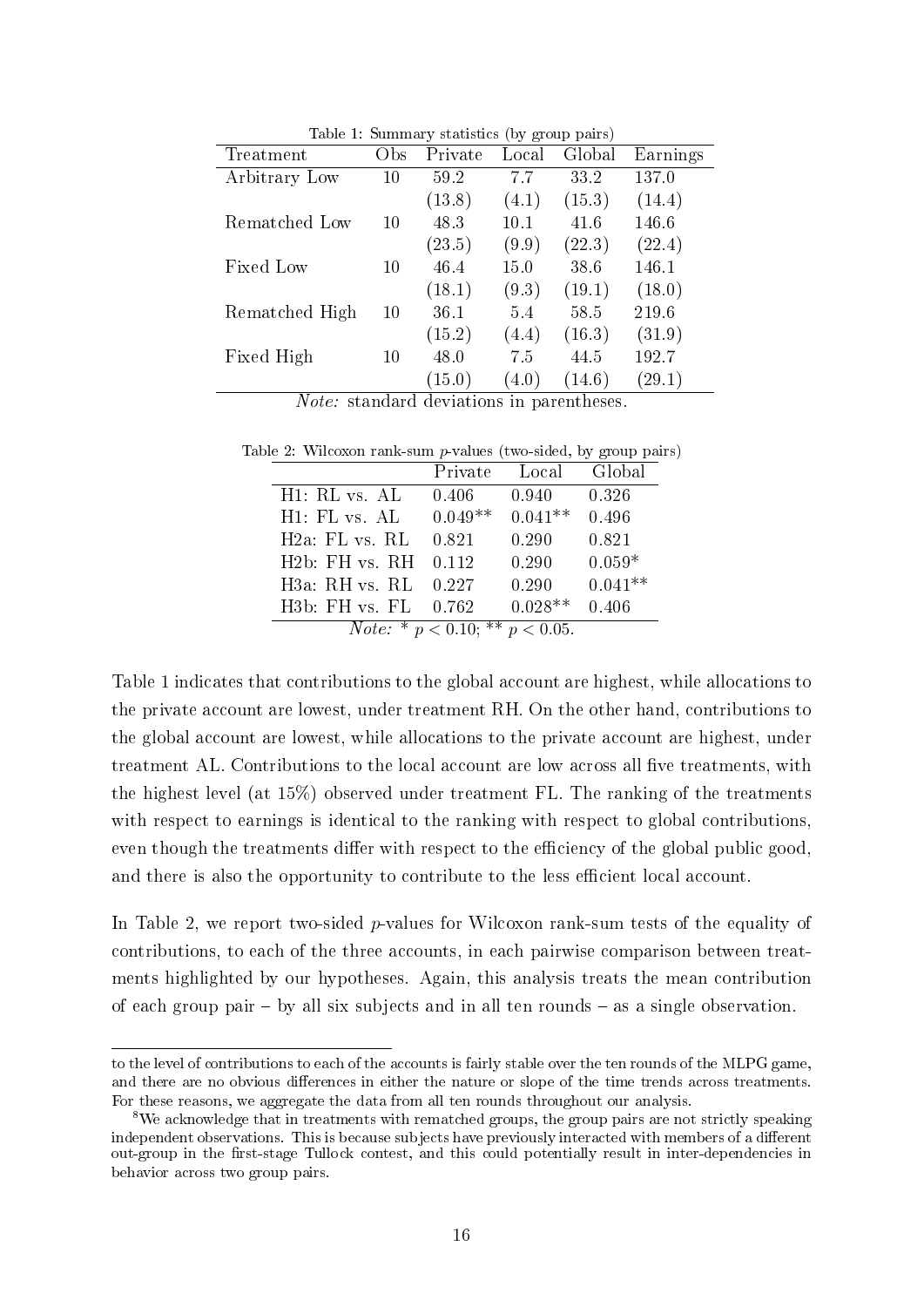| ပ                           | Private      | Local      | Global    |
|-----------------------------|--------------|------------|-----------|
| H1: RL                      | $-11.676$    | 2.940      | 8.575     |
|                             | (8.972)      | (4.278)    | (8.739)   |
| H1: FL                      | $-13.003*$   | $9.662**$  | 5.622     |
|                             | (7.376)      | (3.899)    | (7.850)   |
| RН                          | $-23.805***$ | $-4.825$   | 26.238*** |
|                             | (6.878)      | (3.100)    | (7.298)   |
| FH                          | $-11.362*$   | $-1.844$   | $11.550*$ |
|                             | (6.750)      | (2.630)    | (6.823)   |
| Observations                | 300          | 300        | 300       |
| $H2a$ : FL vs. RL           | 0.889        | 0.209      | 0.753     |
| H2b: FH vs. RH              | $0.076*$     | 0.388      | $0.039**$ |
| H3a: RH vs. RL              | 0.186        | 0.113      | $0.048**$ |
| H <sub>3</sub> b: FH vs. FL | 0.826        | $0.007***$ | 0.437     |

Table 3: Tobit regressions of mean individual contributions

Finally, in Table 3 we report an individual-level regression analysis of the effects of our treatments upon individual contributions to each of the three accounts. For each of the 300 subjects, we compute the mean amount allocated by that subject to each account over the ten rounds of the MLPG game. We regress these mean contributions on a set of dummies for each of the treatments, in a two-limit Tobit model with treatment AL as the omitted category. Each subject contributes one observation to each of the three regressions, and we report robust standard errors clustered at the level of group pairs. Table 3 also reports two-sided  $p$ -values for tests of the equality of the coefficients for each of the pairwise comparisons between treatments highlighted by our hypotheses.

On the basis of these analyses, we report our main results in the following two subsections.

### 5.1. Effects of group matching

Our first two hypotheses are concerned with the effects of our *arbitrary*, fixed and rematched groups manipulations, and correspond to the horizontal dimension in Figure 2. We summarize the effects of this dimension of our experiment design graphically in Figure 3, separately for each of the three accounts, and for treatments with low and high gains from cooperation. The confidence bars in this figure represent  $\pm 1$  standard error of the mean, treating group pairs as observations.

Hypothesis 1 states that subjects' other-regarding preferences toward the members of their in-group may be strengthened when they have had the shared experience of playing the Tullock contest together. As a result, we expect contributions to the local public good to be higher under treatments RL and FL compared to treatment AL.

Notes: base category AL; robust standard errors clustered by group pairs. \*  $p < 0.10$ ; \*\*  $p < 0.05$ ; \*\*\*  $p < 0.01$ .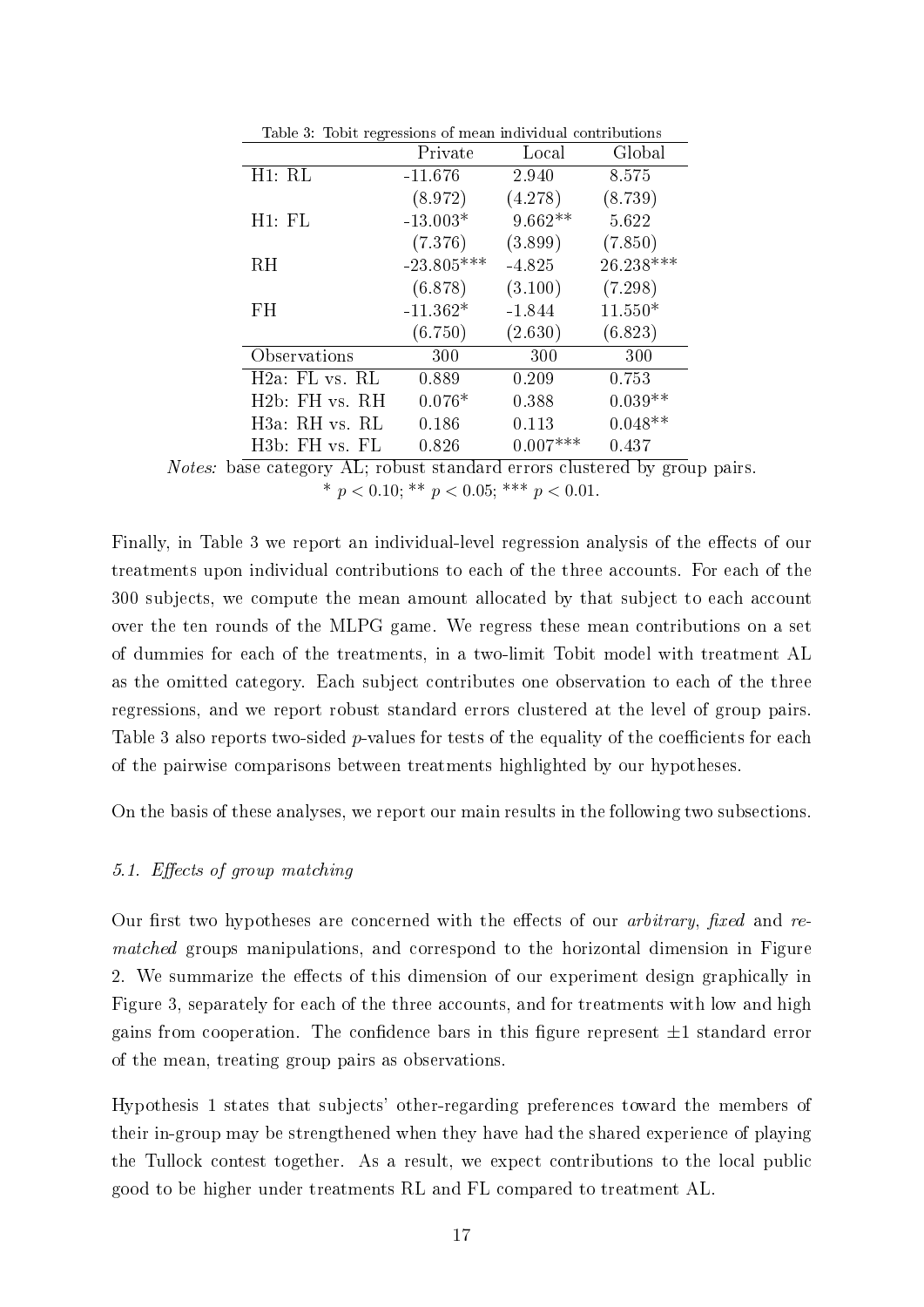# A. Effect of Group Matching with Low Gains to Cooperation



B. Effect of Group Matching with High Gains to Cooperation



Note: confidence bars are +/- 1 SEM, treating group pairs as observations.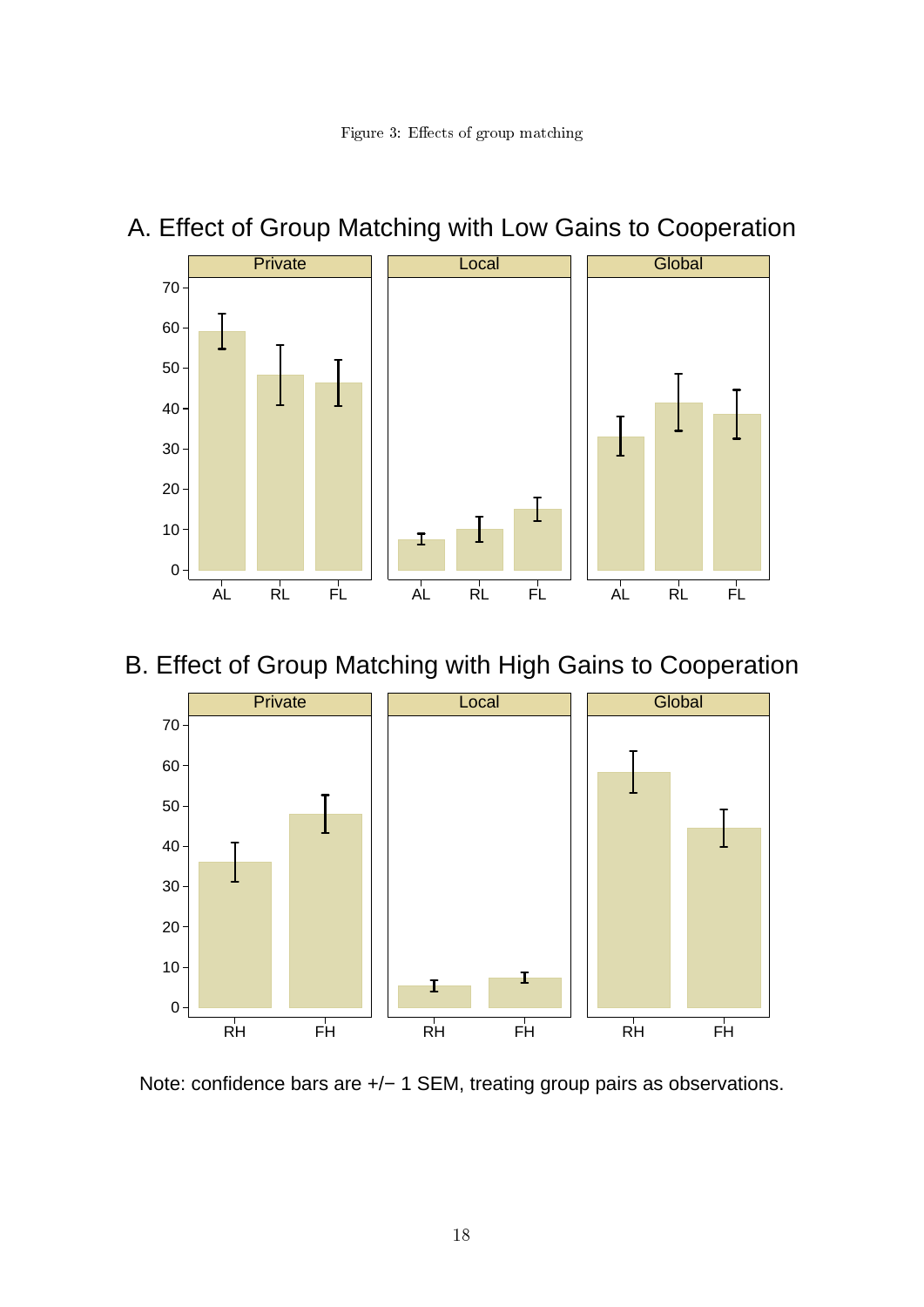Both the graphical presentation in Figure 3 as well as the summary statistics in Table 1 confirm that our results are directionally consistent with these predictions: contributions to the local account are highest under FL  $(15.0\%)$  followed by RL  $(10.1\%)$  and AL  $(7.7\%)$ . This comes at the expense of allocations to the private account, which are higher under AL  $(59.2\%)$  than RL  $(48.3\%)$  and FL  $(46.4\%)$ . Tables 2 and 3 indicate that the difference in contributions to the local account between  $FL$  and  $AL$  is statistically significant at the  $5\%$ level both in a nonparametric test at the level of group pairs, as well as in the individuallevel regression.<sup>9</sup> On the other hand, none of the differences between treatments RL and AL are significant in any of the analyses.

In interpreting these results, we acknowledge that the comparison between treatments FL and AL is not as clean as the one between RL and AL. Since subjects in FL also previously competed with the same out-group in the Tullock contest, the differences that we observe may also reflect an effect of negative sentiment toward the out-group as implied by Hypothesis 2. We summarize our discussion of Hypothesis 1 as follows:

**Result 1:** Contributions to the local public good are significantly higher under treatment FL compared to AL. Subjects are more cooperative toward the members of their in-group when they have previously jointly competed against the same out-group, compared to when they have not previously interacted with the members of either group. This result likely reflects a combination of in- and out-group effects.

Hypothesis 2 states that subjects' other-regarding preferences toward the members of their out-group may be weakened when they have previously competed against the same out-group in the Tullock contest. As a result, we expect contributions to the global public good to be lower under treatment FL compared to RL, as well as in FH compared to RH.

Once again, both Figure 3 and Table 1 confirm that our results are directionally consistent with these predictions: contributions to the global account are lower both under FL  $(38.6\%)$  compared to RL  $(41.6\%)$ , as well as under FH  $(44.5\%)$  compared to RH  $(58.5\%)$ . Tables 2 and 3 indicate that when gains from cooperation are high, the difference in contributions to the global account between FH and RH is significant at the  $5\%$  level in the individual-level regression, and at the 10% level in the rank-sum test at the level of group pairs.<sup>10</sup> On the other hand, when gains from cooperation are low, none of the differences between treatments FL and RL are significant in any of the analyses.

<sup>&</sup>lt;sup>9</sup>The offsetting difference in allocations to the private account is also significant at the 5% level in the rank-sum test in Table 2, although it is only marginally signicant at the 10% level in the regression model of Table 3.

 $10$ In addition, allocations to the private account are higher in FH compared to RH, and this difference is marginally signicant at the 10% level in the individual-level regression model.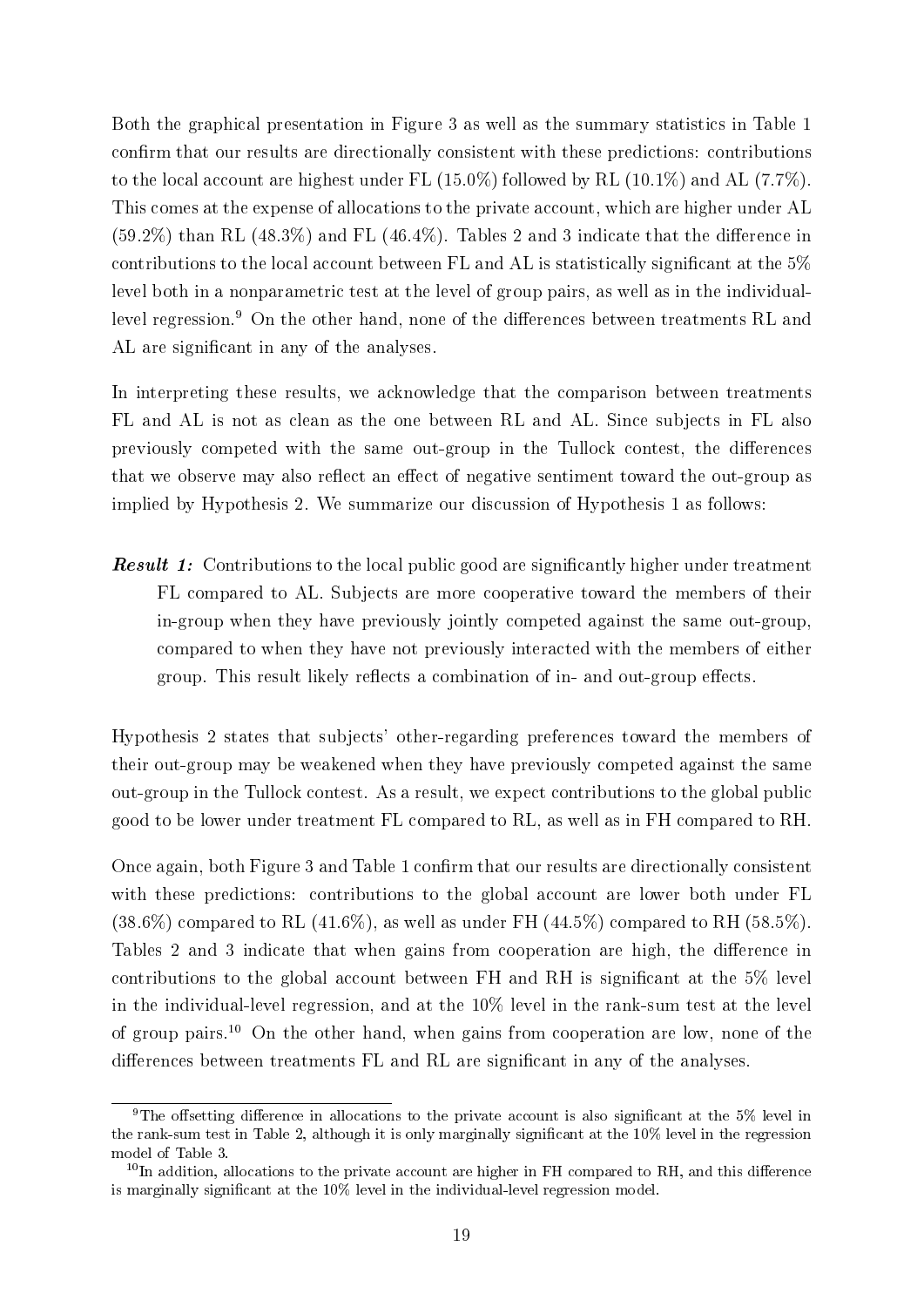As a result of their reluctance to cooperate with the members of an out-group with whom they have previously competed in the Tullock contest, subjects in our fixed groups treatments attain lower earnings and hence a lower level of efficiency. When the gains from cooperation are low, these costs are small and not statistically significant: average earnings drop fractionally from 146.6 under RL (out of a maximum of 200 in the low gains treatments, implying an efficiency of  $73.3\%$ ) to 146.1 under FL. This difference is clearly not significant, with  $p = 0.880$  in a Wilcoxon rank-sum test.

However, when the gains from cooperation are large, the costs are more substantial: average earnings drop from 219.6 under RH (out of a maximum of 300 in high gains treatments, implying an efficiency of  $73.2\%$ ) to 192.7 (64.2%). It turns out that the efficiency of the FH treatment is the lowest out of our five treatments. In an OLS regression, analogous to the Tobit models in Table 3, in which we regress each subject's mean earnings over the ten rounds of the MLPG game on dummies for each of the treatments, with standard errors clustered at the level of group pairs, we find the difference in earnings between FH and RH to be significant with  $p = 0.047$ .<sup>11</sup> We also find this difference to be marginally significant in a Wilcoxon rank-sum test, with  $p = 0.070$ .

**Result 2:** When the gains to cooperation between groups are large, contributions to the global public good are signicantly lower under treatment FH compared to RH. Subjects are less cooperative toward the members of their out-group when they have previously competed against that group, compared to when their previous interaction was with a different out-group. As a result of this out-group bias, subjects attain significantly lower levels of earnings and efficiency.

One potential concern with our interpretation of these group matching effects is that experience of the Tullock contest could be informative to subjects regarding the preferences of both in- and out-group members, and this could influence behavior in the MLPG game independently of the hypothesized effects upon their preferences. In particular, subjects in the fixed matching treatments might form more accurate beliefs as a result of having previously interacted with both their in- and out-groups. In this event, we might expect differences between treatments to decrease over the ten rounds of the MLPG game, as subjects in the rematched groups treatments learn the preferences of their new out-group. However, as can be seen from Appendix Figure A2, this is not what we observe: the differences between treatments in contributions to the local and global public goods remain stable over time, with all treatments displaying very similar time trends.

 $11$  Full results are available upon request.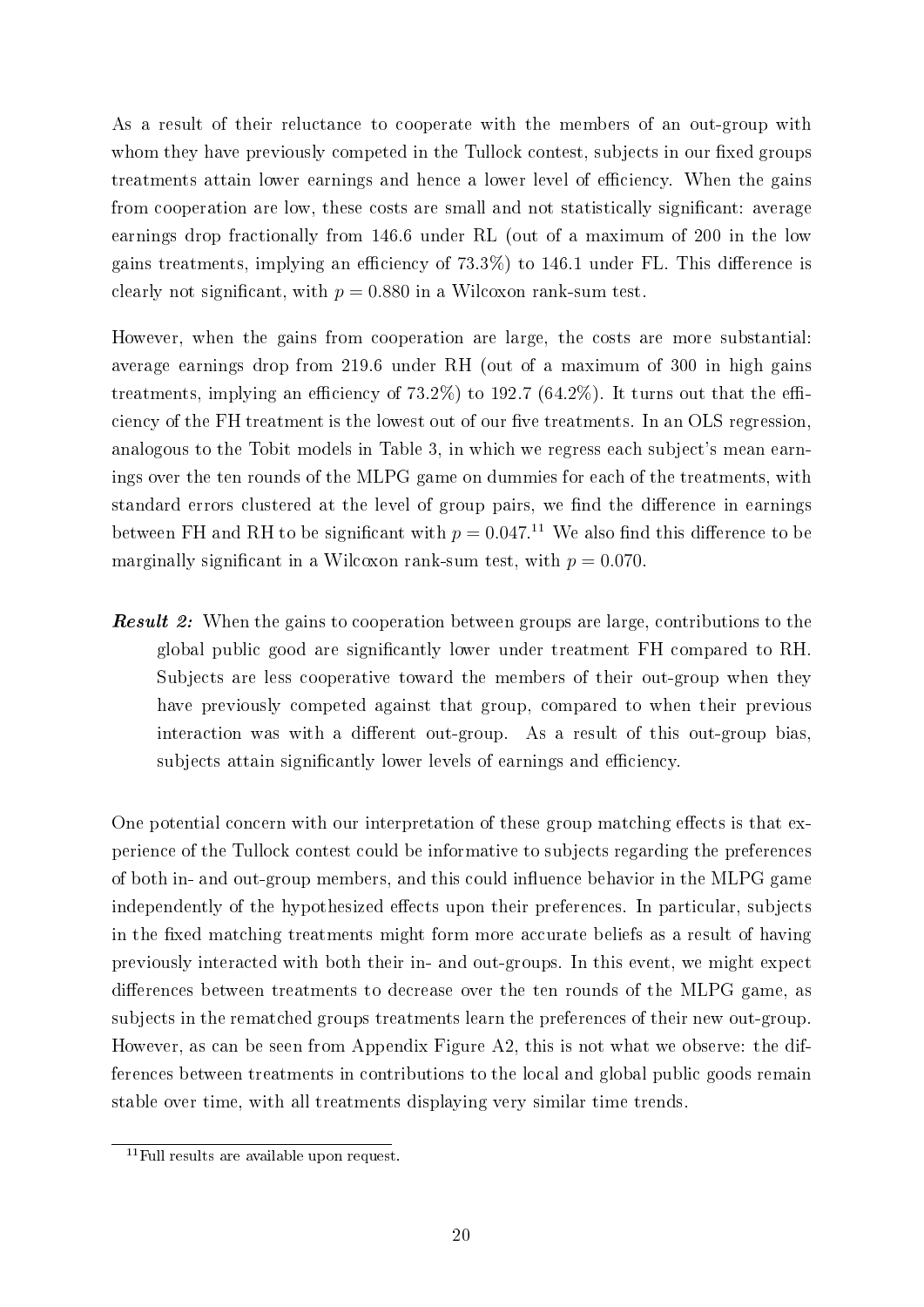### 5.2. Effects of gains from cooperation

Our final hypothesis is concerned with the effects of our low versus high gains from cooperation manipulation, and corresponds to the vertical dimension in Figure 2. We summarize these effects graphically in Figure 4, separately for each of the three accounts, and for treatments with rematched and fixed groups. Once again, the confidence bars in this figure represent  $\pm 1$  standard error of the mean, treating group pairs as observations.

Hypothesis 3 states that an increase in the return on contributions to the global public good, representing the magnitude of potential gains from cooperation with the outgroup, will increase the attractiveness of contributing to the global account. However, the response to this increase depends also on the strength of subjects' other-regarding preferences toward their out-group, which are also hypothesized to be weakened when the two groups have previously competed in the Tullock contest. Accordingly, we expect contributions to the global public good to be higher under treatment RH compared to RL. We also expect global contributions to be higher under FH compared to FL, however we expect this latter effect to be smaller in comparison to the rematched groups treatments.

Both Figure 4 and Table 1 confirm that our results are directionally consistent with these predictions: contributions to the global account are higher both under RH (58.5%) compared to RL (41.6%), as well as under FH (44.5%) compared to FL (38.6%). Moreover, the difference under rematched groups  $(16.9\%)$  is almost three times larger than under fixed groups (5.9%). As a result, Tables 2 and 3 indicate that under rematched groups, the difference in contributions to the global account between RH and RL is statistically signicant at the 5% level both in a nonparametric test at the level of group pairs, as well as in the individual-level regression.

On the other hand, under fixed groups the difference in global contributions between FH and FL is not significant in either of the analyses. Thus when there is a prior history of conflict between the two groups, subjects appear to be largely unmoved by an increase in the return to cooperating with the out-group.

**Result 3:** Contributions to the global public good are significantly higher under treatment RH compared to RL. Subjects respond to an increase in the return to cooperating with the out-group when the two groups have not previously interacted. However, when the two groups have previously competed against one another, there is no signicant response.

Finally, we note one result not predicted by our model: contributions to the local public good are higher under  $FL$  compared to  $FH$ , and this difference is clearly significant  $-$  at the 5% level in the Wilcoxon test, and at the 1% level in the regression analysis.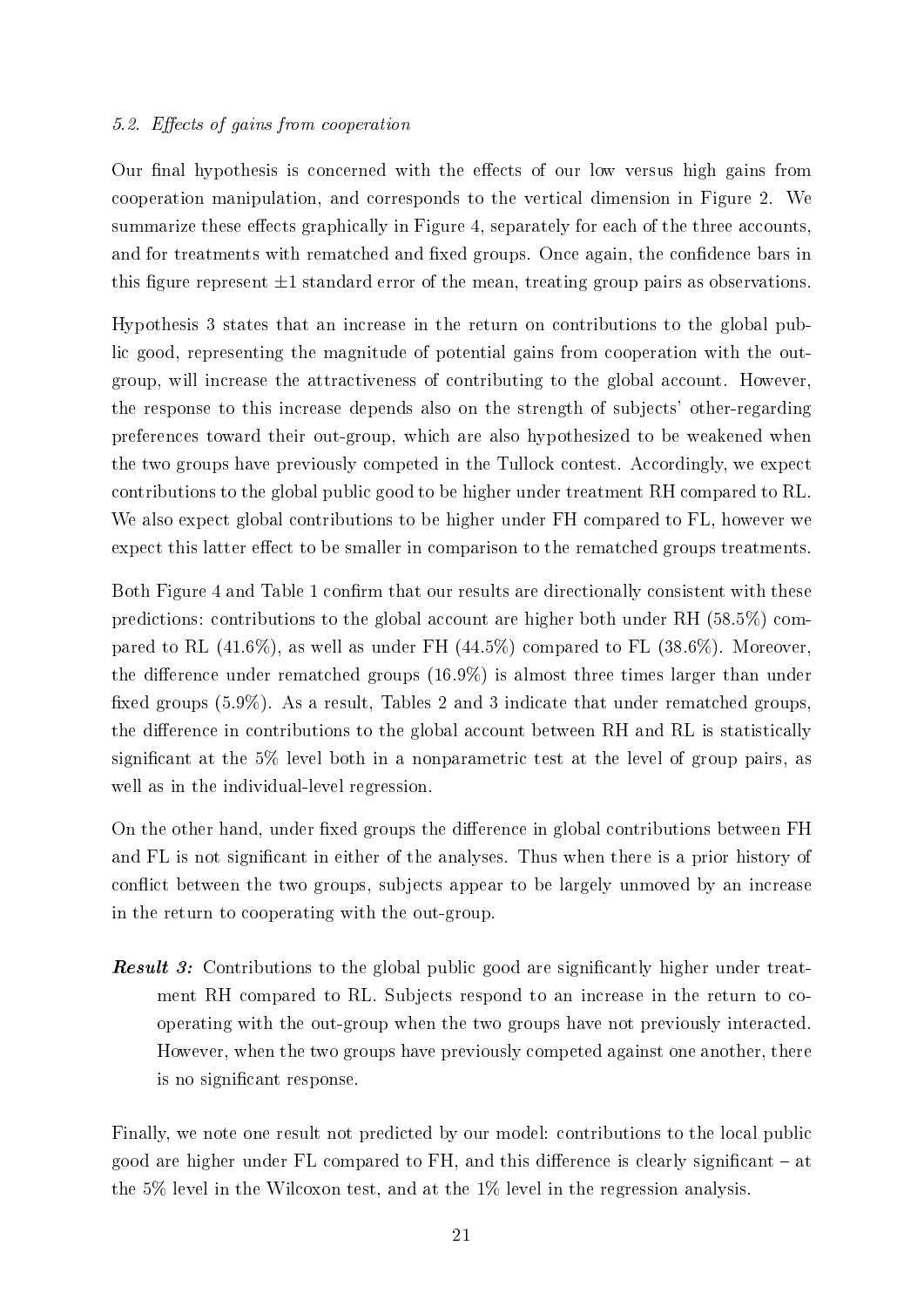

# A. Effect of Gains from Cooperation in Rematched Groups

B. Effect of Gains from Cooperation in Fixed Groups



Note: confidence bars are +/- 1 SEM, treating group pairs as observations.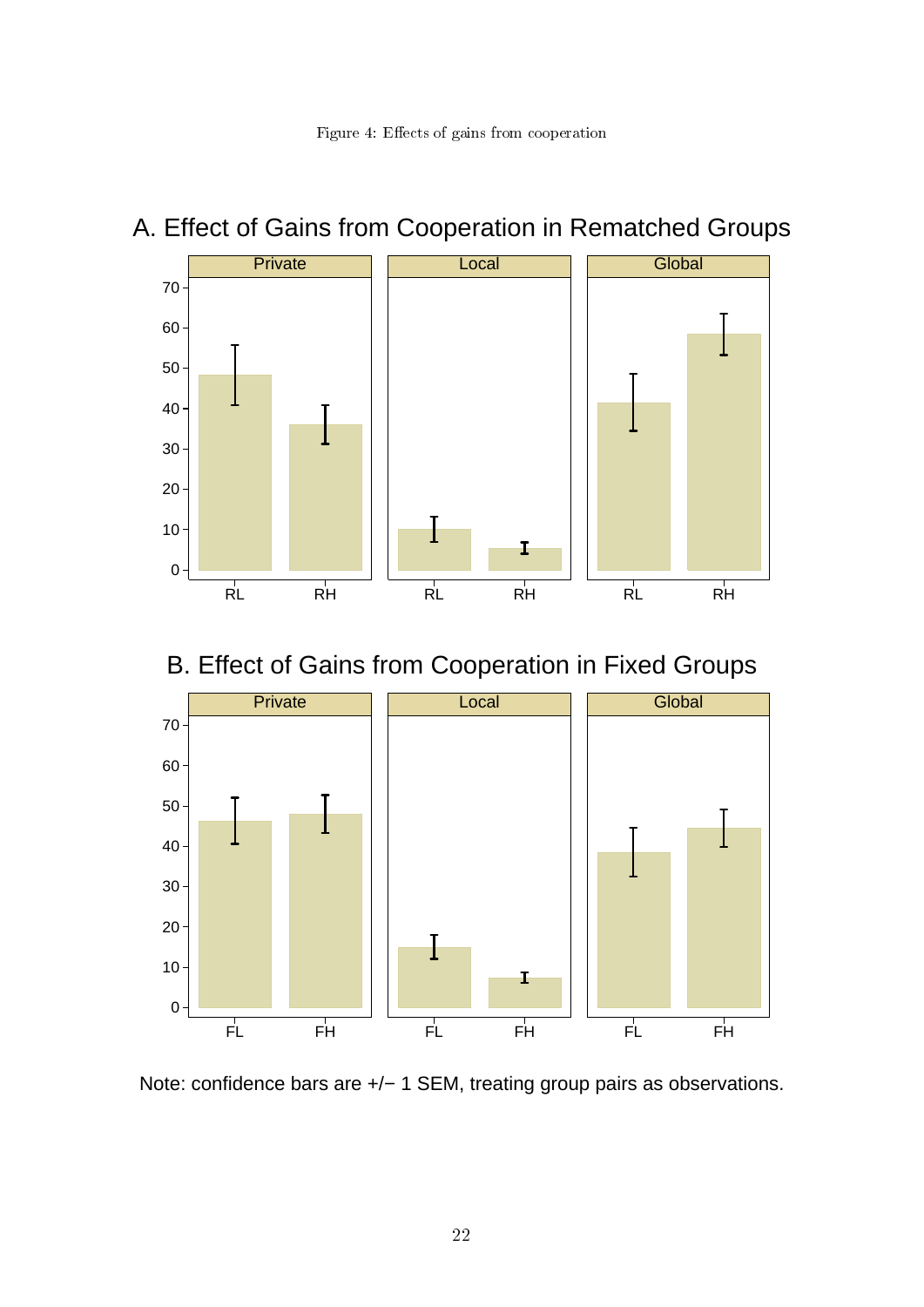### 5.3. Tullock contest

Since our group matching treatments were intended to manipulate subjects' experience of conflict, we now verify that the Tullock games were indeed keenly contested. Appendix Figure A1 plots the mean individual proposed investment in the group contest fund for each round of the Tullock game.<sup>12</sup> In our design, the actual investment that was binding on each subject is the median of the amounts proposed by the three members of their in-group; Figure A1 also plots the mean of this group median.

Recall that each subject has an endowment of 100 in each round, and that the risk-neutral Nash investment at the individual level is 25. Figure A1 indicates that the mean proposed investments are substantially higher, and typically around double the Nash level. Further, the group medians are on average very close to the individual means, indicating that the high mean proposals are not driven by outlying group members. There is no discernible time trend in the level of contest investments over time, and in particular there is no evidence of convergence toward the Nash investment.

To give an indication of the extent of heterogeneity in the intensity of conflict in different group pairs, we compute the mean of the six individual proposals within each group pair, and depict the inter-quartile range of these means with respect to the forty group pairs as the shaded region in Figure A1. This confirms that while there are indeed differences in the intensity of conflict between group pairs, even the comparatively less competitive group pairs nonetheless invest at substantially higher than the Nash level.

### 5.4. Discussion

Our results demonstrate that competition does indeed make group membership more salient than arbitrary group identity in a laboratory setting. Contributions to the local account are significantly higher in the FL treatment compared to AL (Result 1). Interestingly, while the effect is directionally the same when comparing RL to AL, the difference is not statistically significant. Since decisions in the FL treatment are affected by preferences toward both in- and out-group members, the difference in allocations to the local account in FL compared to AL may be driven in part by a decrease in generosity toward an out-group with whom one has previously been in conflict (i.e. a decrease in b in equation 4, as well as an increase in  $a$ ).

Another intriguing possibility is that different preferences for cooperation with the ingroup may be activated when continuing to interact with the same out-group as in the

 $12$ This figure omits the data of the AL treatment, in which subjects played the Tullock contest as the second stage, following the MLPG game.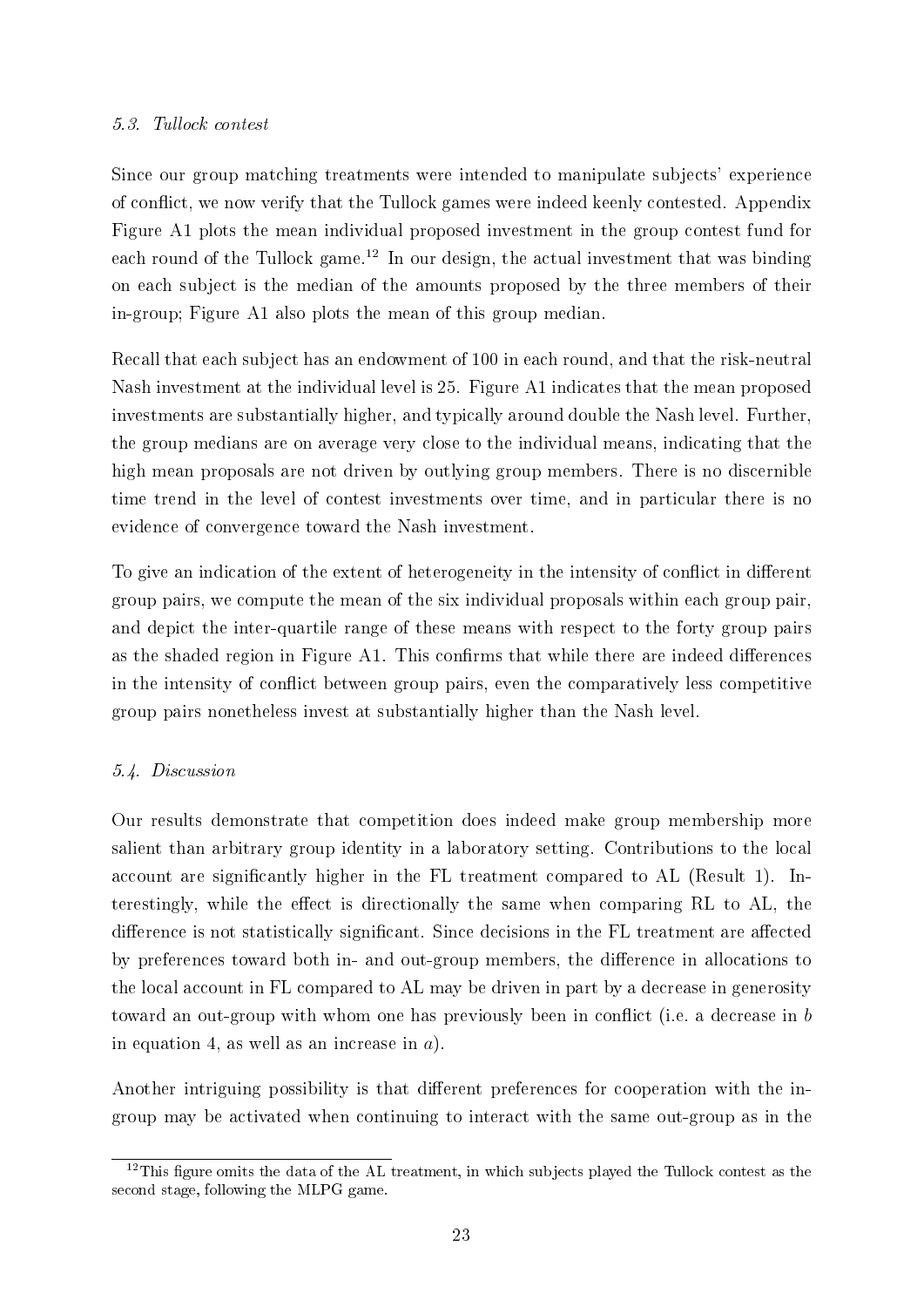contest. In terms of our model, the increase in a following conflict may be dependent on whether the in-group interacts with the same, or a different, out-group. Either of these mechanisms would suggest that inter-group competition is a useful tool for inducing salient group identity in economic experiments: the Tullock contest produced behavior that differed significantly from arbitrary group identity. This opens the possibility of using this, or other, forms of inter-group competition to examine questions relating to group identity in economic experiments.

While we observe greater cooperation within groups following conflict, there are substantial negative effects on efficiency  $-$  as a result of reduced cooperation between groups  $$ when the MLPG game is played with the same out-group as the Tullock game. In our high returns from cooperation condition, contributions to the global account are lower in treatment  $FH$  – where the groups previously competed against one another  $-$  compared to RH (Result 2). Moreover, in our fixed-matching condition we find no significant increase in allocations to the global account in treatment FH compared to FL. On the other hand, allocations to the global public good increase signicantly in the corresponding rematched-groups treatments (Result 3), which is consistent with previous research on the MLPG game using milder forms of group identity (Blackwell and McKee, 2003; Fellner and Lünser, 2008). Taken together, these results indicate that the findings of the previous studies may not be robust to the form of the group identity manipulation.

The muted response to higher returns from cooperation in our fixed matching treatments has important implications for naturally-occurring conflict. In our experiment, conflict in the Tullock contest is socially inefficient. However in other settings, competition may help to achieve socially efficient outcomes. For example, in a laboratory experiment Nalbantian and Schotter (1997) find that among several schemes commonly used by employers to incentivize workers, creating competition among teams is the most efficient (see also Guillen et al., in press). However, if conflict also decreases the potential for teams to cooperate with each other in future, the overall effect of incentivizing intergroup competition may well be negative. As a result of their prior history of competition, changes in preferences toward (or beliefs about) members of a formerly-competing team may impede future cooperation, resulting in lower profits for the firm in the long run.

Behavior in public good games has been explained by several mechanisms, including altruism (Andreoni, 1990), aversion to inequality (Fehr and Schmidt, 1999; Bolton and Ockenfels, 2000), preferences for social efficiency (Charness and Rabin, 2002) and reciprocity (Rabin, 1993; Dufwenberg and Kirchsteiger, 2004; Falk and Fischbacher, 2006). Our model is agnostic on which of these mechanisms drives the effects that we observe, in the sense that one or more of these forces may be responsible for shifting the reduced-form utility weights,  $a$  and  $b$ , that an individual attaches to the payoffs of others. Moreover,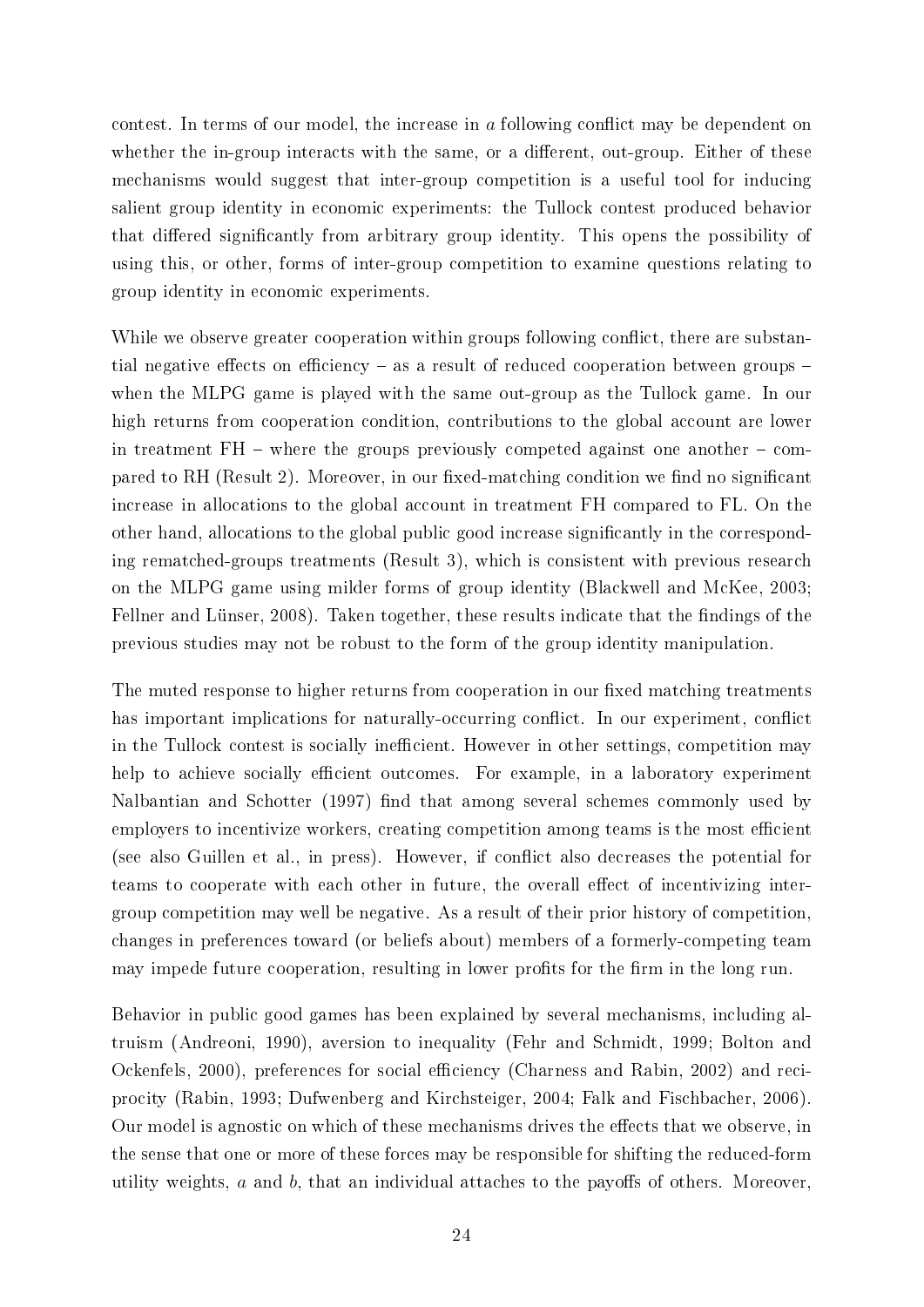while our results are consistent with previous research showing that group identity affects both in- and out-group preferences, the form of conflict that we introduce in our design, namely competition over a fixed resource, may operate through distinct behavioral channels to other forms of salient group identity.

While more research is needed to explore this issue, our findings are also broadly consistent with field experiments such as Gumen  $(2012)$  and Buchan et al.  $(2009)$  who find ingroup biases in similar designs using naturally-occurring group identities, as well as with previous work suggesting a link between parochialism and violent conict (Choi and Bowles, 2007; Voors et al., 2012; Bauer et al., 2014). The fact that we find a similar effect in a neutrally-framed laboratory setting suggests that the mere act of competition over a fixed-resource increases in-group bias, even in the absence of underlying ethnic divisions, cultural stereotyping, or exposure to violence.

### 6. Conclusion

In this paper, we present the results of a laboratory experiment in which we manipulate the nature of subjects' prior exposure to conflict, to study its effects upon subsequent cooperation both within and between groups. Our design introduces a novel method to induce a stronger form of group identity in the lab, which enables us to disentangle the role of conflict in strengthening in-group identity from its effect in changing preferences towards an out-group. We also examine the response to changes in the returns to intergroup cooperation when there has been a past history of conflict between the groups.

We find that group identity is indeed strengthened by exposure to the Tullock contest, and that subjects demonstrate stronger in-group preferences when there has been a shared history of conflict between the in- and out-groups. We also find that prior exposure to conflict involving a specific out-group matters independently of the common in-group experience of conflict. Moreover, we find no response to an increase in the returns to between-group cooperation when there has been a previous history of conflict involving the same out-group. This neatly demonstrates how inter-group conflict  $-$  even in the setting of a laboratory experiment  $-\text{ can lead to less socially efficient outcomes.}$ 

Our results are consistent with a simple model in which an individual's other-regarding preferences are sensitive to group identity, such that increases in the material payoffs of in-group members may be weighted more heavily than corresponding increases in the payoffs of the out-group. We find that a shared experience of conflict with one's in-group increases the weight attached to in-group payoffs, while a history of conflict involving a specific out-group decreases the utility of out-group payoffs. This implies that conflict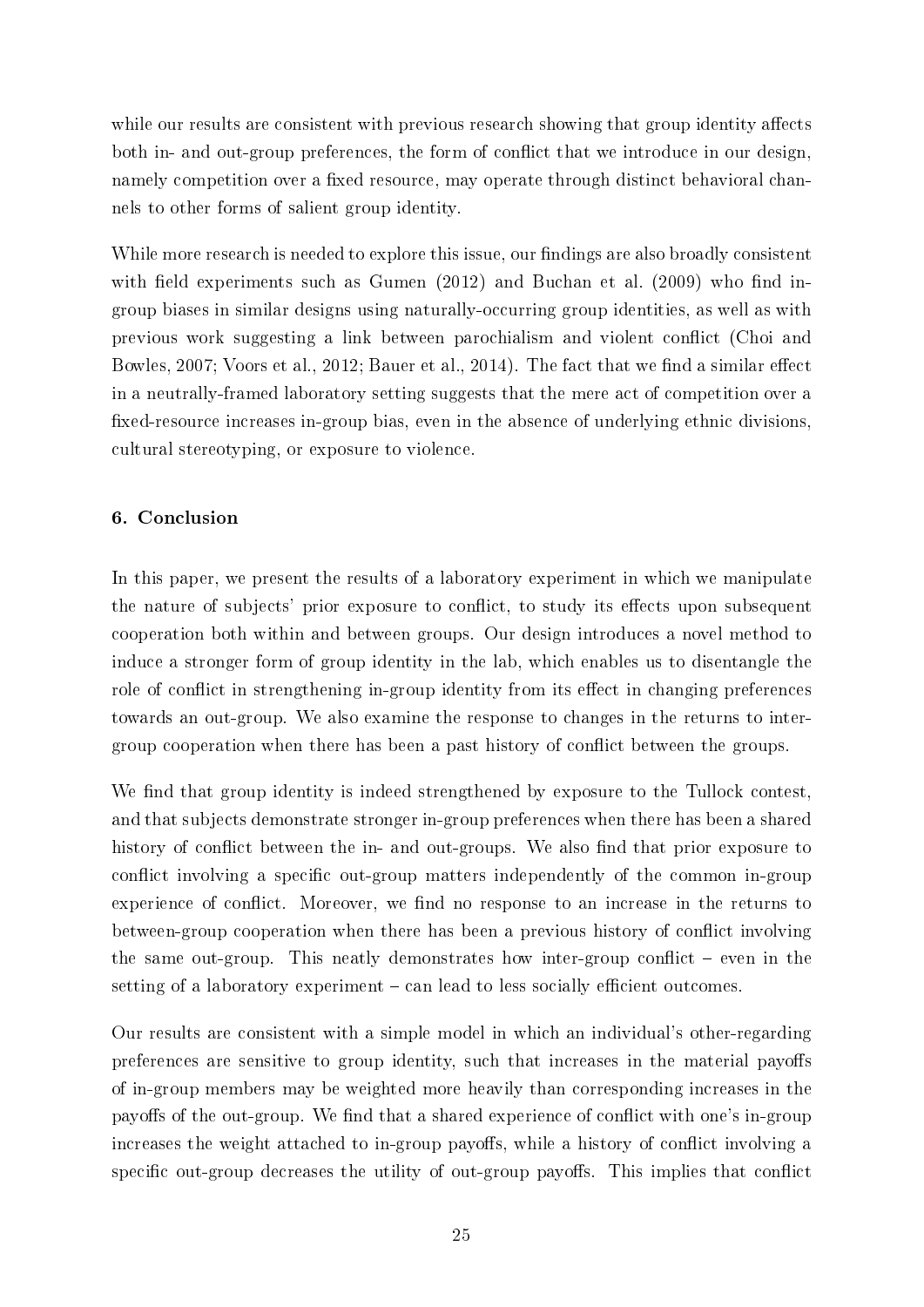increases parochialism both by increasing preferences for in-group cooperation, and also by decreasing preferences for out-group cooperation.

Our findings are also consistent with those of several field experiments using naturallyoccurring group identity and conflict. The fact that we observe similar effects suggests that competition itself plays a role in forming group identity, independent of more deeplyseated sources of group affiliation and conflict.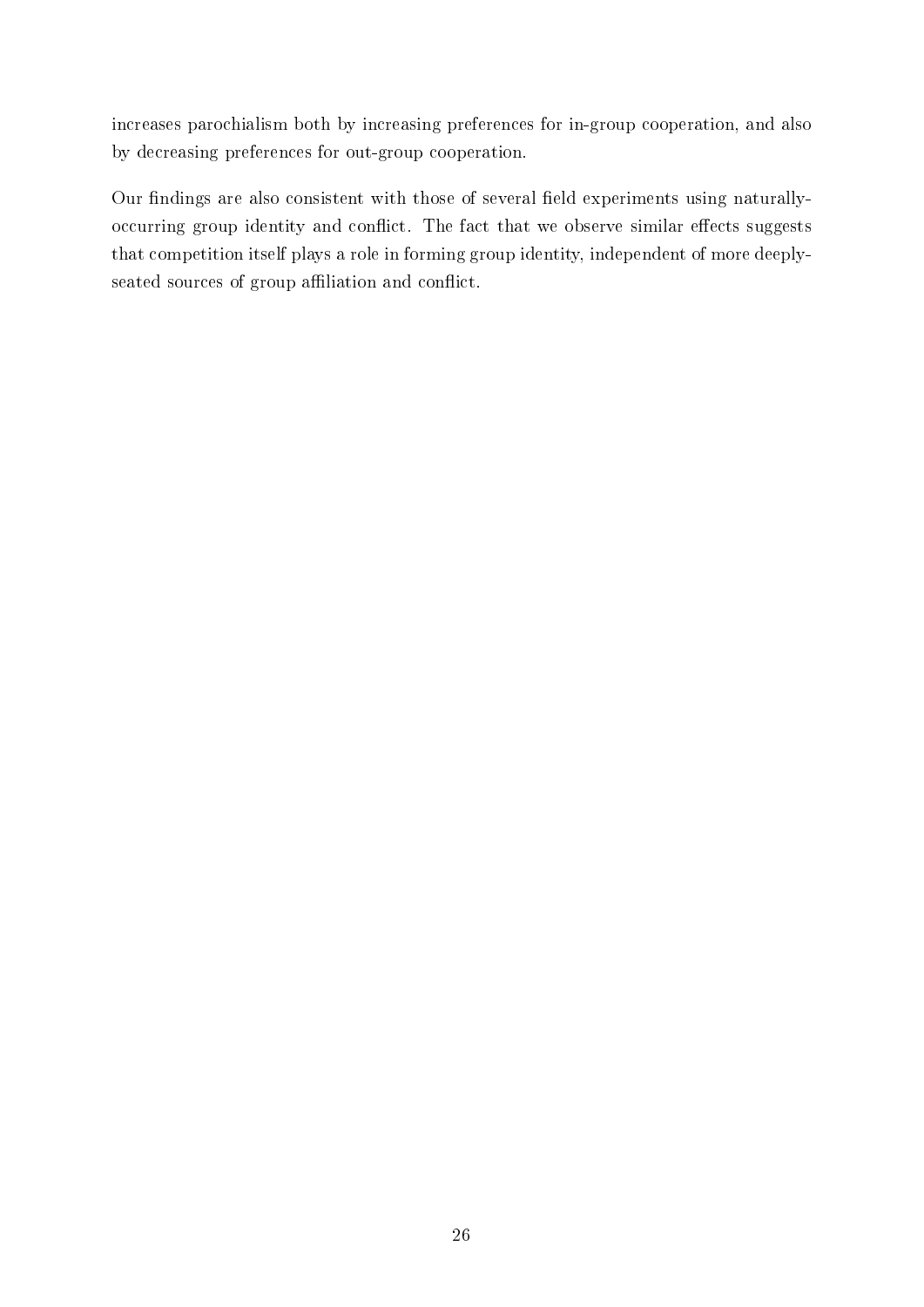### References

- Abbink, K., 2012. Laboratory experiments on conflict, in: Garfinkel, M.R., Skaperdas, S. (Eds.), The Oxford Handbook of the Economics of Peace and Conflict. Oxford University Press, New York.
- Abbink, K., Brandts, J., Herrman, B., Orzen, H., 2010. Intergroup conflict and intra-group punishment in an experimental contest game. American Economic Review 100, 420–447.
- Andreoni, J., 1990. Impure altruism and donations to public goods: A theory of warm-glow giving. Economic Journal 100, 464-477.
- Bauer, M., Cassar, A., Chytilova, J., Henrich, J., 2014. War's enduring effects on the development of egalitarian motivations and in-group biases. Psychological Science 25, 47–57.
- Blackwell, C., McKee, M., 2003. Only for my own neighborhood? Preferences and voluntary provision of local and global public goods. Journal of Economic Behavior and Organization 52, 115-131.
- Bolton, G.E., Ockenfels, A., 2000. ERC: A theory of equity, reciprocity, and competition. American Economic Review 90, 166-193.
- Bowles, S., Gintis, H., 2011. A Cooperative Species: Human Reciprocity and Its Evolution. Princeton University Press, Princeton.
- Brunwasser, M., 2011. Bosniaks and Croats, divided in class and at play. International Herald Tribune July 2.
- Buchan, N., Grimalda, G., Wilson, R., Brewer, M., Fatas, E., Foddy, M., 2009. Globalization and human cooperation. Proceedings of the National Academy of Sciences 106, 4138–4142.
- Chakravarty, S., Fonseca, M., 2013. Discrimination via exclusion: An experiment on group identity and club goods. University of Exeter, Economics Department Discussion Paper 13/02.
- Charness, G., Rabin, M., 2002. Understanding social preferences with simple tests. Quarterly Journal of Economics 117, 817–869.
- Charness, G., Rigotti, L., Rustichini, A., 2007. Individual behavior and group membership. American Economic Review 97, 1340-1352.
- Chen, Y., Li, S.X., 2009. Group identity and social preferences. American Economic Review 99, 431457.
- Choi, J., Bowles, S., 2007. The coevolution of parochial altruism and war. Science  $318,636-640$ .
- Dufwenberg, M., Kirchsteiger, G., 2004. A theory of sequential reciprocity. Games and Economic Behavior 47, 268-298.
- Eckel, C., Grossman, P., 2005. Managing diversity by creating team identity. Journal of Economic Behavior and Organization 58, 371-392.
- Falk, A., Fischbacher, U., 2006. A theory of reciprocity. Games and Economic Behavior 54, 293-315.
- Fehr, E., Schmidt, K.M., 1999. A theory of fairness, competition, and cooperation. Quarterly Journal of Economics 114, 817-868.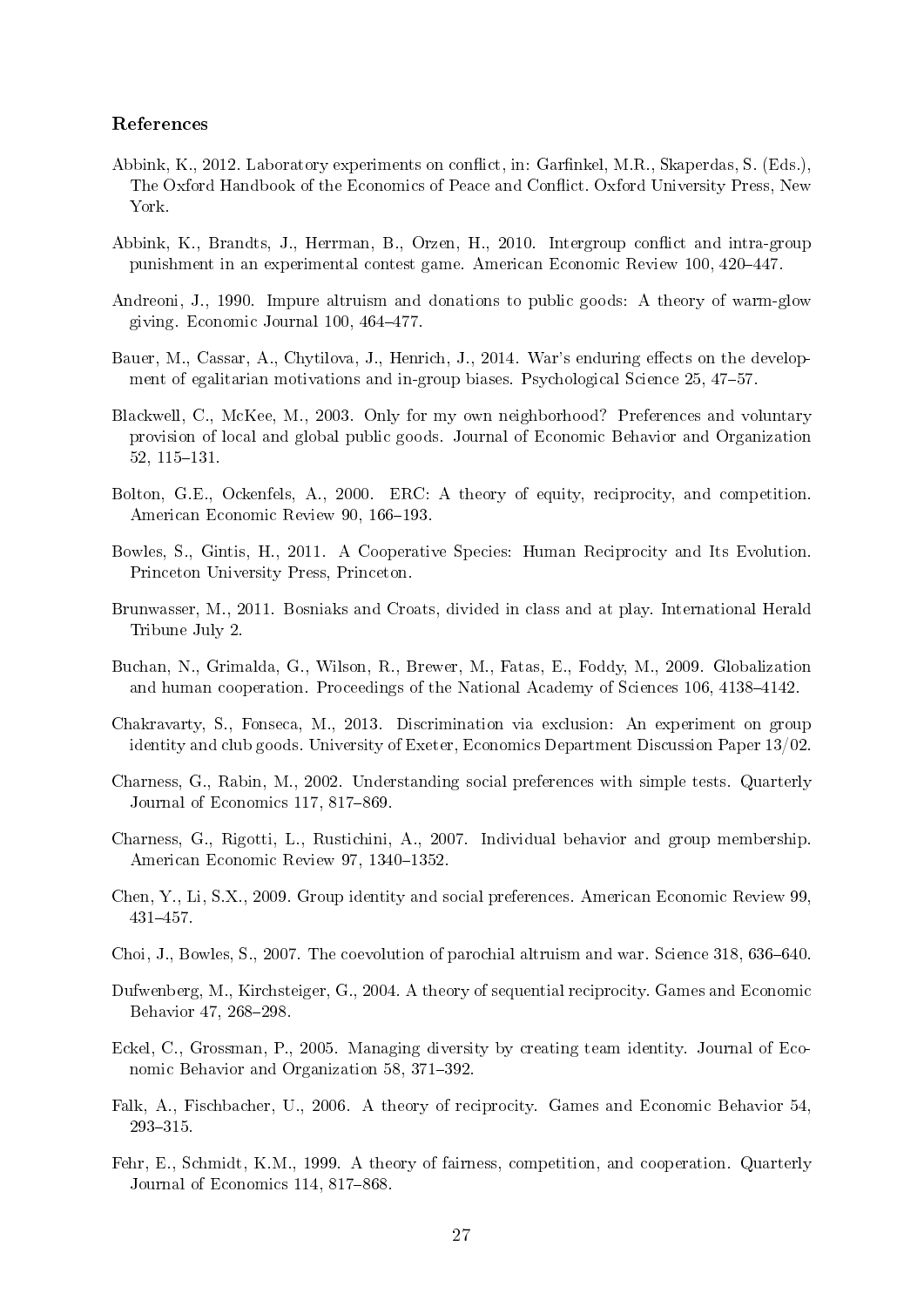- Fellner, G., Lünser, G., 2008. Cooperation in local and global groups. WU Vienna University of Economics and Business, Department of Economics Working Paper 122.
- Fischbacher, U., 2007. z-Tree: Zurich toolbox for ready-made economic experiments. Experimental Economics  $10, 171-178$ .
- Gneezy, A., Fessler, D., 2012. Conflict, sticks and carrots: War increases prosocial punishments and rewards. Proceedings of the Royal Society B: Biological Sciences 279, 219–223.
- Greiner, B., 2004. An online recruitment system for economic experiments, in: Kremer, K., Macho, V. (Eds.), Forschung und wissenschaftliches Rechnen 2003. Gesellschaft für Wissenschaftliche Datenverarbeitung, Göttingen, pp. 79-93.
- Guillen, P., Merrett, D., Slonim, R., in press. A new solution for the moral hazard problem in team production. Management Science .
- Gumen,  $A_{1}$ , 2012. Ethnic conflict and the provision of public goods: A framed field experiment. Mimeo .
- Halevy, N., Weisel, O., Bornstein, G., 2012. In-group love and out-group hate in repeated interactions between groups. Journal of Behavioural Decision Making 25, 188–195.
- Hirshleifer, J., 1995. Theorizing about conflict, in: Hartley, K., Sandler, T. (Eds.), Handbook of Defense Economics. North Holland, pp. 166–189.
- Ke, C., Konrad, K.A., Morath, F., 2013. Brothers in arms An experiment on the alliance puzzle. Games and Economic Behavior 77, 61-76.
- Nalbantian, H.R., Schotter, A., 1997. Productivity under group incentives: An experimental study. American Economic Review 87, 314-341.
- Puurtinen, M., Mappes, T., 2009. Between-group competition and human cooperation. Proceedings of the Royal Society B: Biological Sciences  $276, 355-360$ .
- Rabin, M., 1993. Incorporating fairness into game theory and economics. American Economic Review 83, 1281-1302.
- Sheremeta, R.M., 2013. Overbidding and heterogeneous behavior in contest experiments. Journal of Economic Surveys 27, 491-514.
- Tajfel, H., 1971. Social categorization and intergroup behavior. European Journal of Social Psychology  $1, 148-179$ .
- Tajfel, H., Turner, J.C., 1979. An integrative theory of intergroup conflict, in: Austin, W., Worchel, S. (Eds.), The social psychology of intergroup relations. Brooks/Cole, Monterey, CA, pp. 33-47.
- Tullock, G., 1980. Efficient rent-seeking, in: Buchanan, J., Tollison, R., Tullock, G. (Eds.), Towards a Theory of the Rent-Seeking Society. Texas A&M University Press, pp. 97–112.
- Voors, M., Nillesen, E., Verwimp, P., Bulte, E., Lensink, R., Soest, D.V., 2012. Violent conflict and behavior: A field experiment in Burundi. American Economic Review 102, 941–64.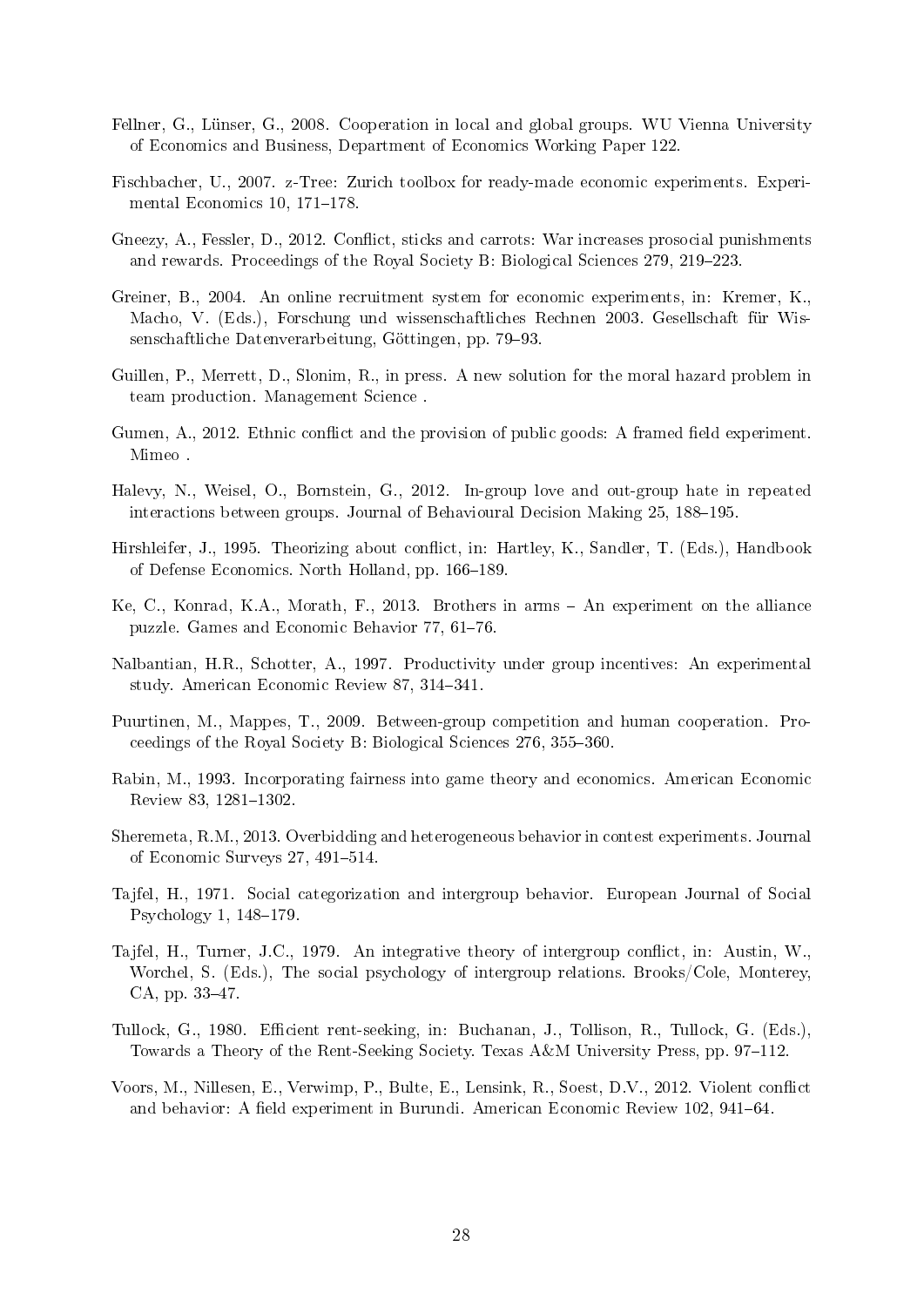### Appendix A. Additional analyses



Figure A1: Time path of Tullock contest investments (excluding treatment AL)

Figure A2: Time paths of MLPG contributions, by account and treatment

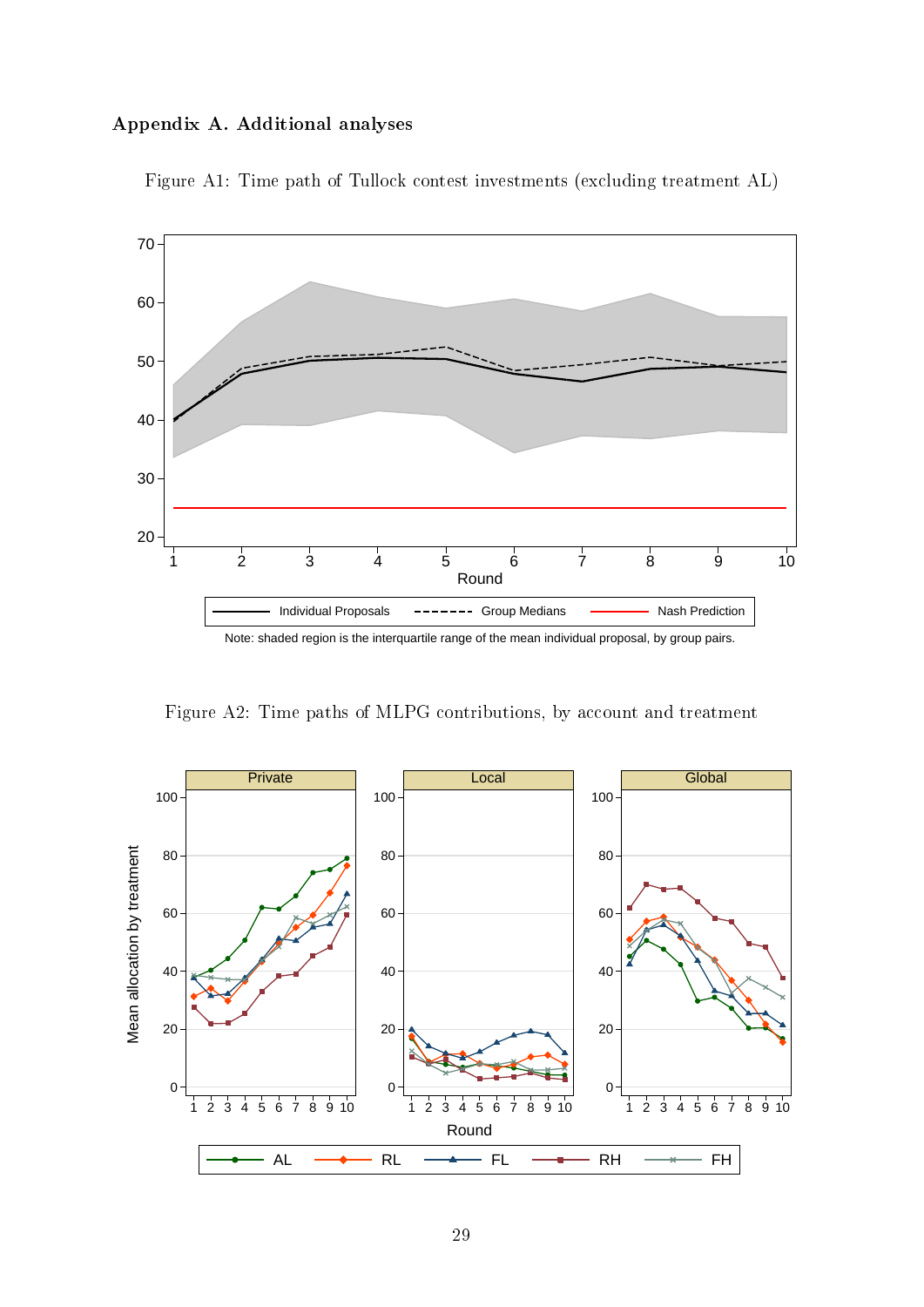### Appendix B. Instructions for the RL treatment (for online publication only)

### 1. General instructions

Welcome to this session. From now on, please do not talk to the other participants, or communicate with them in any other way. Mobile phones must also be switched off. If you have a question, please raise your hand and one of us will come to you and assist you in private. These rules are important. If you break any of these rules, we will cancel the session and dismiss all of you without any payment.

In this experiment you will make a number of decisions. These instructions explain the decisions that you will make and their consequences. Depending on your decisions you will earn money which will be paid to you in cash at the end of the experiment.

Throughout the experiment we will record all earnings in "tokens". At the end of the session, we will randomly select two decision rounds to count toward your earnings. The tokens that you earn in these two rounds will be converted into Czech crowns at the following exchange rate:

### $1$  token =  $1$  CZK

### 2. First task

This task will consist of 10 rounds. At the end of the session, we will randomly draw a number between 1 and 10 from a bag to select one of these rounds, and you will be paid your earnings from this randomly chosen round.

At the beginning of this task you will be matched with two other randomly selected people in the room, to form a group of three. Your group will play against one of the other groups who will be your opponents. The other members of your group, as well as your opponents, remain the same through all ten rounds of this task. You will not learn who your group members or opponents are, either during or after today's session. Likewise, neither your group members nor opponents will learn of your identity.

In each round your group and your opponents will compete for a prize as we will now explain. At the beginning of each round, you will be given an endowment of 100 tokens. Each group must decide how many tokens to allocate to its "contest fund". This decision is made in the following way. Each group member will be asked to propose a number of tokens to allocate to the contest fund. The computer will then determine the median amount proposed by the three members. (The median is the middle number of an increasing series of numbers: the median of 1, 2 and 3 is 2; the median of 1, 98 and 100 is 98.) This amount will be automatically deducted from each member's endowment and allocated to the group's contest fund. Any tokens not allocated to the contest fund will be yours to keep. Since each group member must allocate the same amount to the contest fund, each member will end up with the same balance of tokens. Likewise, your opponents will decide how many tokens to allocate to their contest fund in exactly the same way.

After each group has chosen its allocation to the contest fund, the computer will conduct a random draw to determine whether your group or your opponents win the prize. The prize is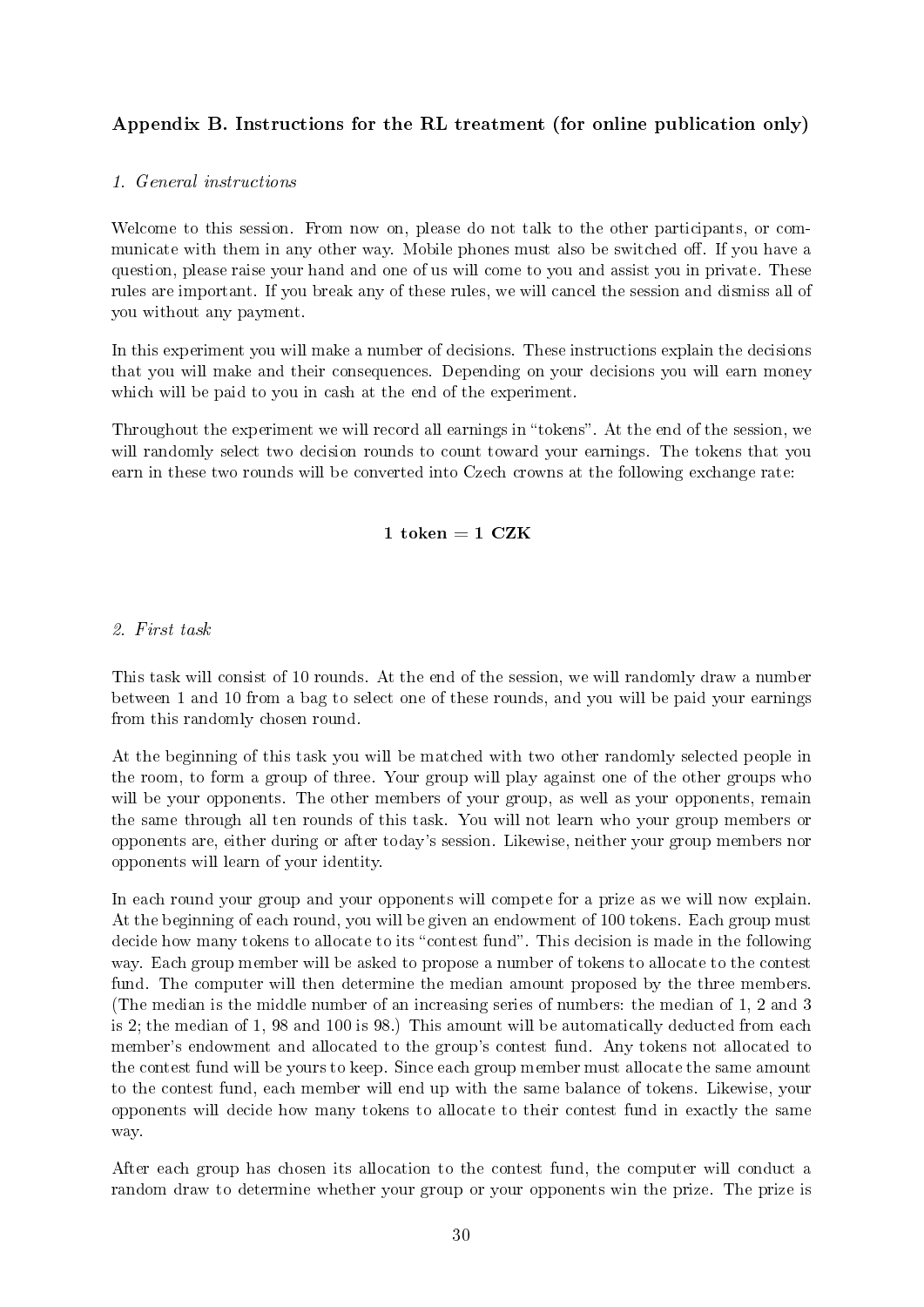worth 300 tokens, which is divided equally among the members of the group that wins it (100 for each member). Your group's chances of winning depend on how many tokens are in its contest fund. This works as follows: imagine that each token allocated to the contest fund by your group and by the other group are placed in a bag, and then one token is randomly drawn from this bag. If the token that is drawn belongs to your group, then your group wins the prize. If the token belongs to the other group, then the other group wins the prize. Each group's chances of winning depend on the number of tokens that it has allocated relative to the number of tokens allocated by the other group.

For instance, if your group and your opponents each allocate the same amount to the contest fund, each group has the same number of tokens in the bag and an equal chance of winning (a  $1/2$  chance). If your group allocates twice as many tokens to its contest fund as your opponents, your group has twice the chances of winning (your group has a 2/3 chance of winning and the other group has a 1/3 chance). Thus, your group's chances of winning increase with the amount that it allocates to the contest fund, and decrease with the amount allocated by your opponents. If your group allocates nothing and the other group allocates 1 or more tokens, than the other group automatically wins. If neither group allocates anything to the contest fund, then both groups have a  $1/2$  chance of winning.

After the computer has determined the winner, you will be informed which group won the prize and shown your earnings for that round. Your earnings are equal to your initial endowment of 100 tokens, minus the number of tokens you allocated to the contest fund, plus 100 tokens if your group won the prize. Since each group member must allocate the same number of tokens to the contest fund in each round, each group member's earnings will also be the same in each round.

### 3. Second task

This task will again consist of 10 rounds. At the end of the session, we will randomly draw a number between 1 and 10 from a bag to select one of these rounds, and you will be paid your earnings from this randomly chosen round.

For this task, you will again be a member of the same group of three people with whom you were matched in the previous task. This group will now be paired with a second group of three, who were also matched with one another in the previous task, and who we will refer to as the "other group". As before, you will never know the identities of any of these people, and they will never know your identity.

### The other group will not be the same as the group that was your opponent in the first task.

At the beginning of each round, you will be given an endowment of 100 tokens. You will be asked to decide how many of these tokens you will allocate to three accounts: Account A, Account B and Account C. Your total earnings will depend on the amount that you and others allocate to each of the accounts as explained below: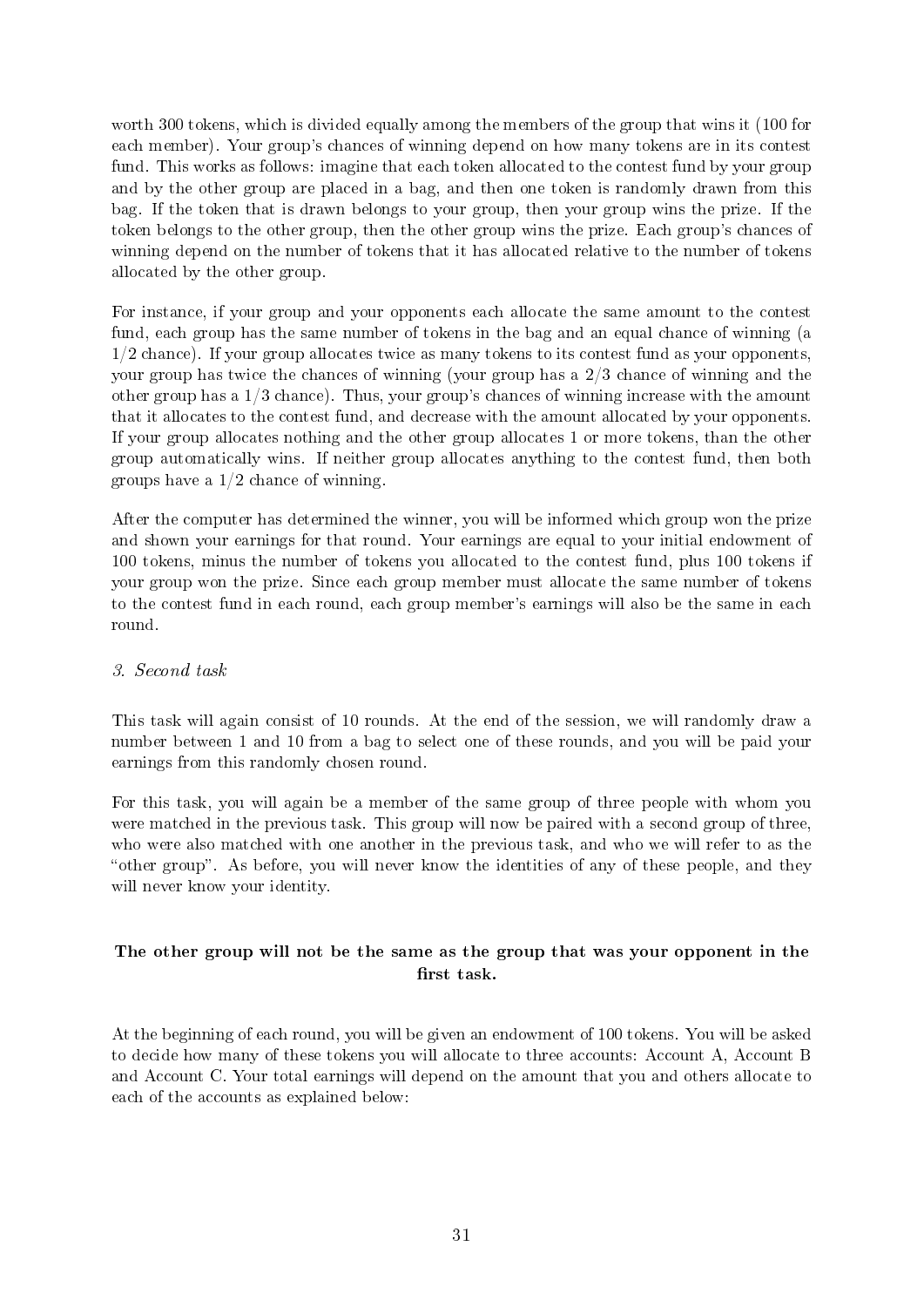

### Your earnings from Account A

Each token that you allocate to Account A will earn one token for you alone. Therefore if you allocate X tokens to Account A, you will earn exactly X tokens from Account A.

No-one other than you earns anything from the tokens you allocate to Account A. Likewise, you will not earn anything from any tokens allocated to Account A by any other person.

### Your earnings from Account B

Tokens allocated to Account B only affect the earnings of the three members of your own group. For every token allocated to Account B, by any member of your group, each member of your group will earn 1/2 tokens, regardless of whether he or she allocated any tokens to Account B.

Your earnings from Account  $B = 1/2$  x (sum of three allocations to Account B)

The earnings from Account B are calculated in the same way for all three members of your group, so all members of your group each receive the same earnings from Account B as you do. Therefore, all members of your group each benefit equally from every token that any member allocates to Account B.

For each token that you allocate to Account A, you earn one token. Suppose that you allocate this to Account B instead. Then the total amount allocated to Account B increases by one token, and your earnings from Account B increase by 1/2 tokens.

At the same time, the earnings of the other members of your group also increase by  $1/2$  tokens each, so the total earnings from Account B for all three group members would increase by 3/2 tokens in total.